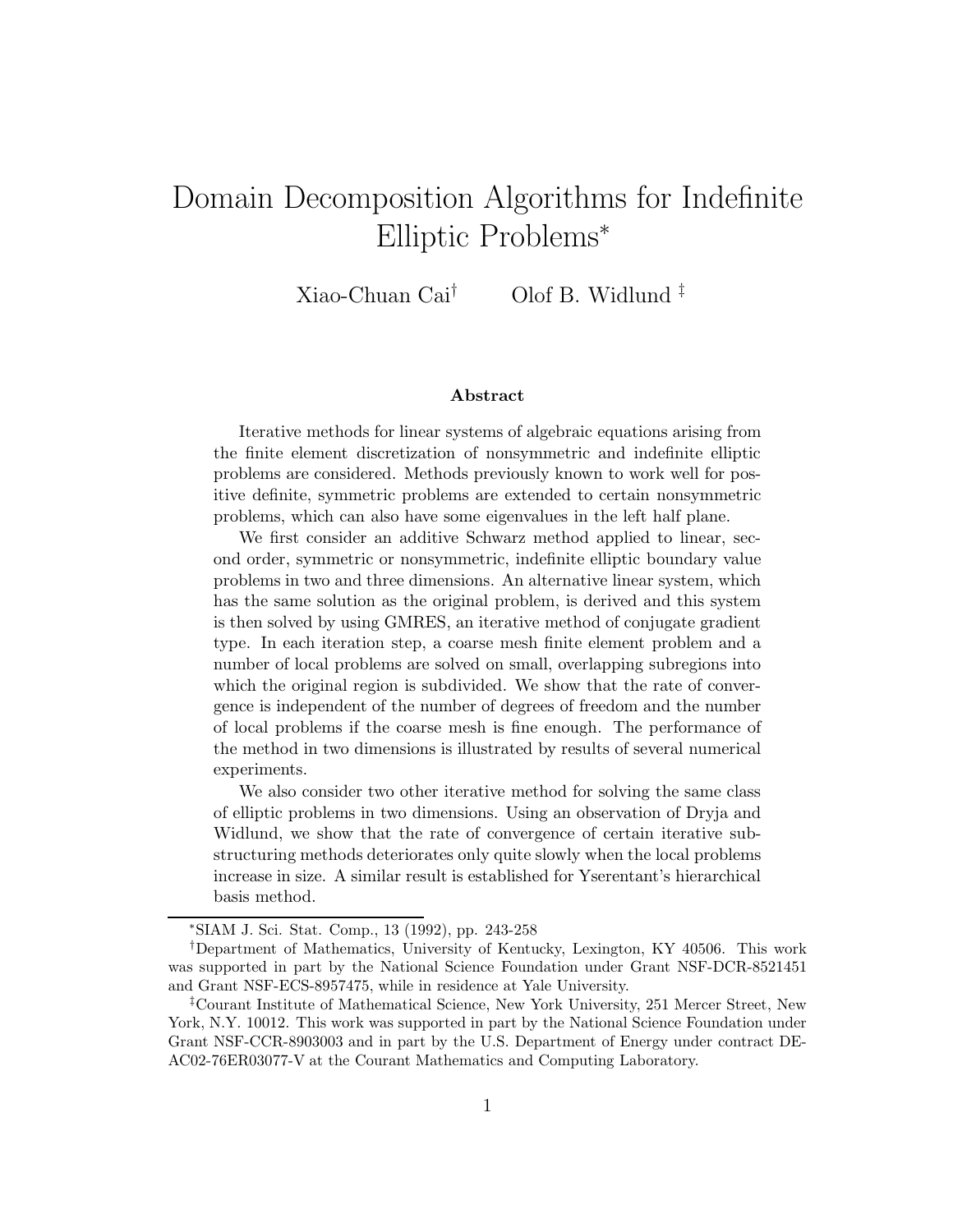**Key words** Schwarz's alternating method, domain decomposition, nonsymmetric and indefinite, elliptic equations, finite elements

**AMS(MOS) subject classifications.** 65N30, 65F10

## **1 Introduction**

Domain decomposition techniques are powerful iterative methods for solving linear systems of equations that arise from finite element problems. In each iteration step, a coarse mesh finite element problem and a number of smaller linear systems, which correspond to the restriction of the original problem to subregions, are solved instead of the large original system. These algorithms can be regarded as divide and conquer methods. The number of subproblems can be large and these methods are therefore promising for parallel computation. The central mathematical question is to obtain estimates on the rate of convergence of the iteration by deriving bounds on the spectrum of the iteration operator. We are able to establish quite satisfactory bounds if the coarse mesh is fine enough.

We work with two triangulations of the region: 1) partitioning the region into subregions, also called substructures, which define a coarse, global model; 2) partitioning the region into elements of a finite element model. As in the positive definite case considered previously, see Cai [3],[4], Dryja [6] and Dryja and Widlund [7],[8], the coarse problem provides interchange of information among the different parts of the region; it is known that without such a coarse subproblem the rate of convergence is considerably slower; cf [24]. This part of the approximate solver plays an additional role in the indefinite case. We can interpret the main results of this paper by saying that if the eigenfunctions corresponding to the eigenvalues in the left half plane are approximated well enough on the coarse mesh, then the spectrum of the preconditioned linear system of equations lies in a fixed bounded subset of the right half plane. This is important for the rate of convergence of the iterative method. The least favorable situation for iterative methods of conjugate gradient type is the case where the origin of the complex plane is surrounded by eigenvalues of the iteration operator. Here we are able to avoid such a situation.

The additive Schwarz algorithms, introduced in [7], cf. also [6],[8],[9],[18], provide a means of constructing preconditioners for many problems in terms of a partition of a given finite element space into a sum of subspaces. The use of such a preconditioner involves solving, exactly or approximately, the restriction of the original problem to the different subspaces. The residual, which plays a central role in the iteration, is computed as a sum of terms from the different subspaces. These terms can be computed in parallel. We note that it has been shown in Dryja and Widlund [9] that many domain decomposition methods can be viewed as additive Schwarz methods. For recent work on the case of more than two levels of triangulation, see Dryja and Widlund [10] and Xu [25].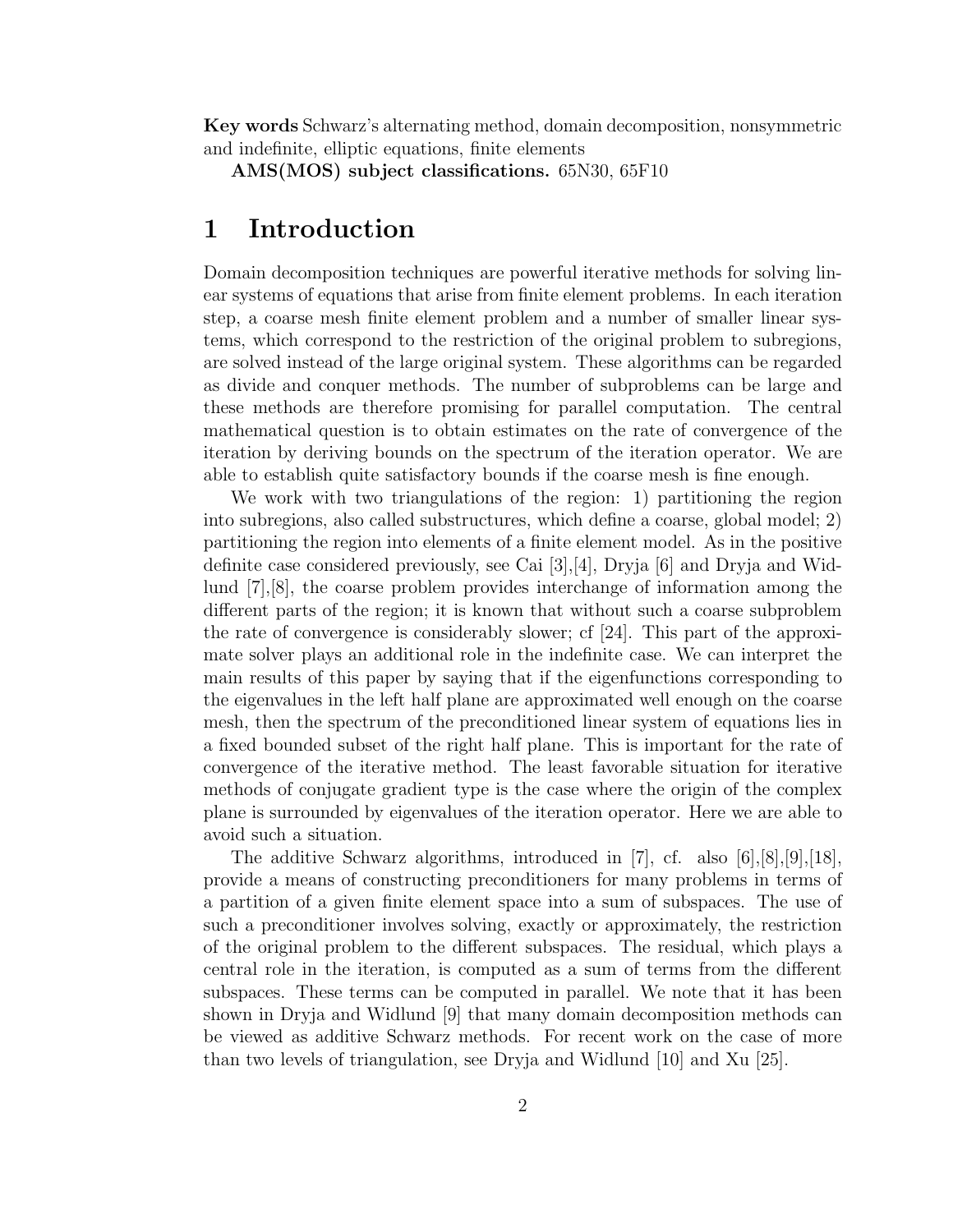In the symmetric, positive definite case, the iterative method most commonly used to solve the transformed (preconditioned) equations is the conjugate gradient method. For the cases considered here symmetry is always lost. In our experiments, we have used a generalized conjugate residual method GMRES; see [22]. Since the spectrum of the operator is confined to the right half plane, Manteuffel's Chebyshev algorithm would also be successful; cf. [17]. Since we can show that the symmetric part of the operator is uniformly positive definite, with respect to a suitable inner product, and that the spectrum is uniformly bounded, we can guarantee a rate of convergence, which is independent of the mesh size and the number of subregions.

Other methods for indefinite, elliptic problems are discussed in  $[2], [14], [16],$ [27],[28].

The paper is organized as follows. In Section 2, we introduce a class of indefinite, elliptic boundary value problem, the two triangulations of the domain and a Galerkin finite element method. We briefly review the GMRES method in Section 3. In Section 4, we present two variants of the additive Schwarz method and a detailed analysis of their rates of convergence. Our analysis is based on previous work on the positive definite case, see [3],[4],[6],[7],[8], and a result due to Schatz [23]. Schatz's work, in turn, is based on Gårding's inequality and the Aubin-Nitsche trick; see Ciarlet [5] or Nitsche [21]. In Section 5, we discuss some numerical results. Finally, in Section 6, we show that, for problems in the plane, our result can be extended to iterative substructuring and hierarchical basis algorithms discussed in Dryja and Widlund [8],[9] and Yserentant [26], respectively.

#### **2 The Elliptic Problems**

Let  $\Omega$  be an open, bounded polygonal region in  $R^d$ ,  $d = 2$  or 3, with boundary ∂Ω. Consider the homogeneous Dirichlet boundary value problem:

$$
\begin{cases}\nLu &= f \text{ in } \Omega, \\
u &= 0 \text{ on } \partial\Omega.\n\end{cases}
$$
\n(1)

The elliptic operator L has the form

$$
Lu(x) = -\sum_{i,j=1}^d \frac{\partial}{\partial x_i} (a_{ij}(x) \frac{\partial u(x)}{\partial x_j}) + 2 \sum_{i=1}^d b_i(x) \frac{\partial u(x)}{\partial x_i} + c(x)u(x).
$$

All the coefficients are, by assumption, sufficiently smooth and the matrix  ${a_{ij}(x)}$  is symmetric and uniformly positive definite for  $\forall x \in \Omega$ . The right hand side  $f \in L^2(\Omega)$ . We also assume that the equation has a unique solution in  $H_0^1(\Omega)$ .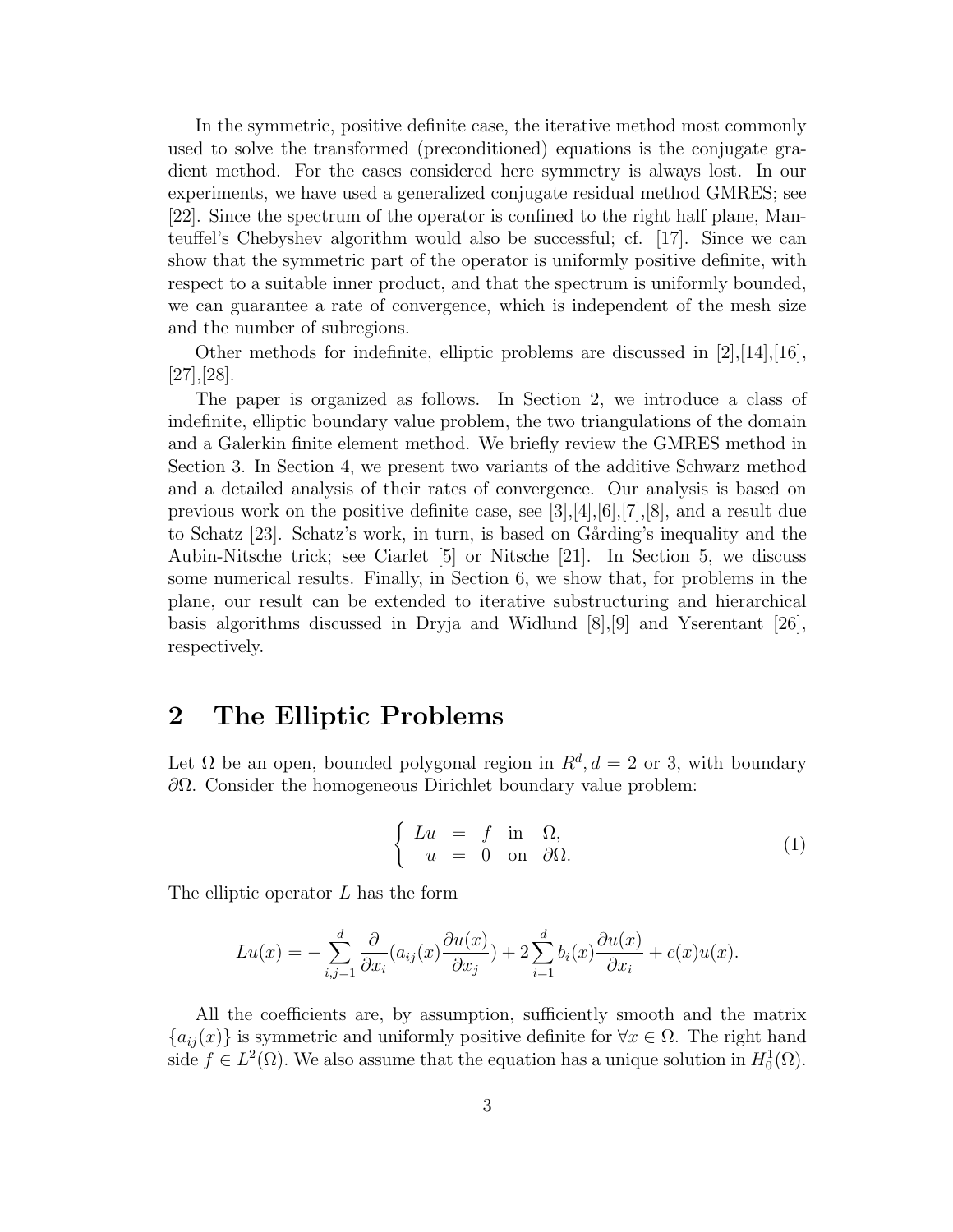Let  $(\cdot, \cdot)$  denote the usual  $L^2$  inner product and  $\|\cdot\|$  or  $\|\cdot\|_{L^2}$  the corresponding norm. The weak form of equation (1) is: Find  $u \in H_0^1(\Omega)$  such that

$$
B(u, v) = (f, v), \quad \forall v \in H_0^1(\Omega). \tag{2}
$$

The bilinear form  $B(u, v)$  is defined by

$$
B(u, v) = \sum_{i,j=1}^{d} \int_{\Omega} a_{ij} \frac{\partial u}{\partial x_j} \frac{\partial v}{\partial x_i} dx + \sum_{i=1}^{d} 2 \int_{\Omega} b_i \frac{\partial u}{\partial x_i} v dx + \int_{\Omega} cuv dx
$$

or

$$
B(u,v) = \sum_{i,j=1}^d \int_{\Omega} a_{ij} \frac{\partial u}{\partial x_j} \frac{\partial v}{\partial x_i} dx + \sum_{i=1}^d \int_{\Omega} b_i \frac{\partial u}{\partial x_i} v + \frac{\partial (b_i u)}{\partial x_i} v dx + \int_{\Omega} \tilde{c}uv dx.
$$

Here,  $\tilde{c}(x) = c(x) - \sum_{i=1}^{d} \partial b_i(x) / \partial x_i$ .

We also use two other bilinear forms

$$
A(u, v) = \sum_{i,j=1}^{d} \int_{\Omega} a_{ij} \frac{\partial u}{\partial x_j} \frac{\partial v}{\partial x_i} dx
$$

and

$$
S(u, v) = \sum_{i=1}^d \int_{\Omega} b_i \frac{\partial u}{\partial x_i} v + \frac{\partial (b_i u)}{\partial x_i} v dx ,
$$

which correspond to the second order terms and the skew-symmetric part of  $L$ , respectively. The bilinear form A defines a norm, which we denote by  $\|\cdot\|_A$ . Under the assumptions on the coefficients  $a_{ij}$ , this norm is equivalent to the  $H_0^1$ norm. It is also easy to verify that

$$
S(u, v) = -S(v, u), \quad \forall u, v \in H_0^1(\Omega).
$$

Throughout this paper,  $c$  and  $C$ , with or without subscripts, denote generic, strictly positive constants. They are independent of the mesh parameters  $h$  and H, which will be introduced later in this section.

Using elementary, standard tools, it is easy to establish the following inequalities:

- $(i) | B(u, v)| \leq C ||u||_A ||v||_A, \forall u, v \in H_0^1(\Omega).$
- (ii) Gårding's inequality: There exists a constant  $C$ , such that

$$
||u||_A^2 - C||u||_{L^2(\Omega)}^2 \le B(u, u), \ \forall u \in H_0^1(\Omega).
$$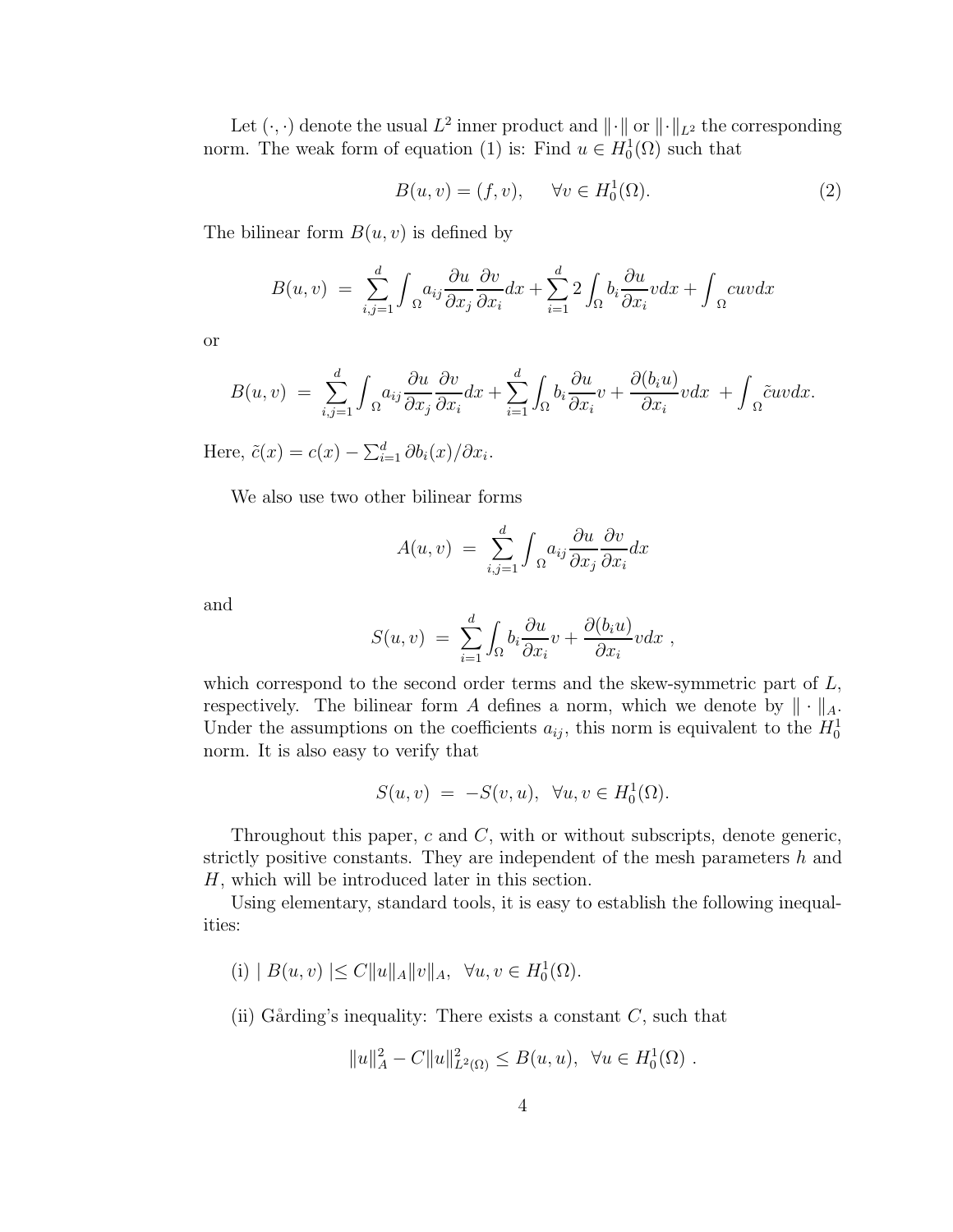(iii) There exists a constant  $C$ , such that

$$
|S(u, v)| \le C ||u||_A ||v||_{L^2(\Omega)}, \quad \forall u, v \in H_0^1(\Omega),
$$
  
 $|S(u, v)| \le C ||v||_A ||u||_{L^2(\Omega)}, \quad \forall u, v \in H_0^1(\Omega).$ 

We note that the bounds for  $B(\cdot, \cdot)$  and  $S(\cdot, \cdot)$  are different, since each of the terms in  $S(\cdot, \cdot)$  contains a factor, which is of zero order. This enables us to control the skew-symmetric term and makes our analysis possible.

We also use the following regularity result; cf. Grisvard  $[13]$  and Nečas  $[19]$ .

(iv) The solution  $w$  of the adjoint equation

$$
B(\phi, w) = (g, \phi), \ \forall \phi \in H_0^1(\Omega)
$$

satisfies

$$
||w||_{H^{1+\gamma}(\Omega)} \leq C ||g||_{L^2(\Omega)},
$$

where  $\gamma$  depends on the interior angles of  $\partial\Omega$ , is independent of g and is at least 1/2.

We approximate equation (2) by a Galerkin conforming finite element method. For simplicity, we consider only continuous, piecewise linear, triangular elements in  $R^2$  and tetrahedral elements in  $R^3$ .

To define the additive Schwarz algorithms, we need two levels of triangulation that have already been introduced in [3],[4],[6],[7],[8],[9]. We first partition  $\Omega$ into substructures  $\{\Omega_i\}, i = 1, \dots, N$ , which provide a regular finite element triangulation of  $\Omega$ . The  $\Omega_i$  are non-overlapping, d-dimensional simplices. They satisfy all the standard rules of finite elements; cf. Ciarlet [5]. This is the coarse mesh and it defines a mesh parameter  $H = \max\{H_1, \cdots, H_N\}$ . The triangulation is assumed to be shape regular, i.e.  $H_i$ , the diameter of  $\Omega_i$  is bounded uniformly in terms of the diameter of the largest inscribed ball in  $\Omega_i$ .

In a second step, we divide each substructure  $\Omega_i$  into smaller simplices, denoted by  $\{\tau_i^j, j = 1, \dots\}$ . They form a shape regular, fine mesh (h-level) finite element triangulation of  $\Omega$  with the mesh parameter  $h = \max_{i,j} \{h_i^j\}$ . Here  $h_i^j$  is the diameter of  $\tau_i^j$ .

We can now define the piecewise linear finite element spaces over the H-level and the h-level triangulations of  $\Omega$ .

$$
V^H = \{v^H \mid \text{ continuous on } \Omega, v^H |_{\Omega_i} \text{ linear}, v^H = 0 \text{ on } \partial\Omega\}
$$

and

$$
V^h = \{v^h \mid \text{ continuous on } \Omega, v^h \mid_{\tau_i^j} \text{ linear}, v^h = 0 \text{ on } \partial \Omega\} .
$$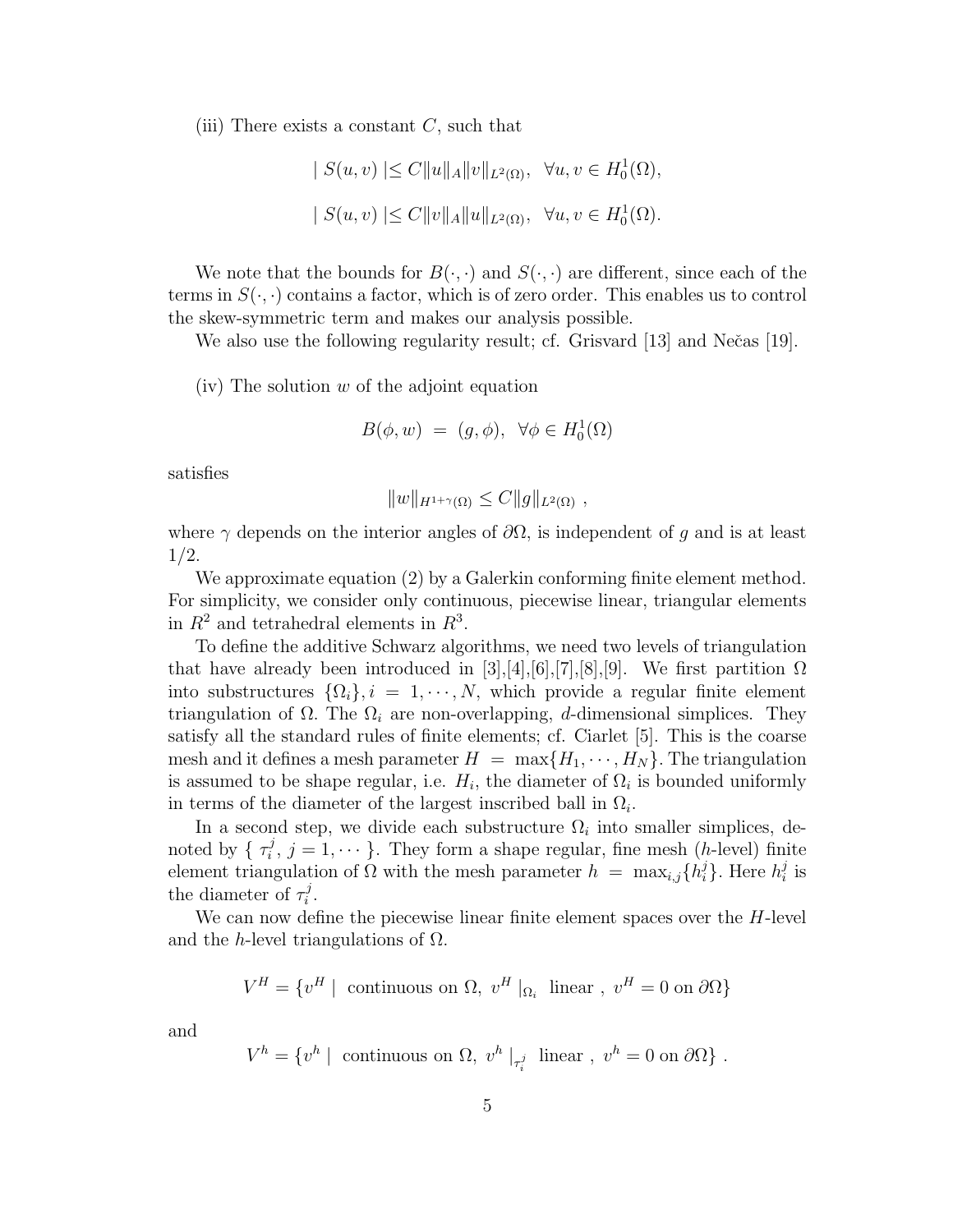The Galerkin approximation of equation (2) is defined by: Find  $u^h \in V^h$  such that

$$
B(u^h, v^h) = (f, v^h), \quad \forall v^h \in V^h. \tag{3}
$$

If the mesh size h is small enough, it follows from a result by Schatz  $[23]$ that this problem has a unique solution. By using nodal basis functions to span the finite element space, equation (3) is transformed into a linear system of algebraic equations, which is large, sparse, nonsymmetric, indefinite and relatively ill-conditioned.

#### **3 A Brief Discussion of the GMRES Method**

Among the possible iterative methods to solve the linear system, we have only used one, the GMRES method; cf. Saad and Schultz [22] and Eisenstat, Elman and Schultz [11]. This is a generalized minimum residual method, which in practice has proven quite powerful for a large class of nonsymmetric problems. The GMRES method is described in [22] and the theory developed in  $L^2(\Omega)$  can be found in [11]. Both the algorithm and the theory can easily be extended to an arbitrary Hilbert space; see Cai [3]. In developing our theory and in the numerical results that are discussed in Section 5, we have exclusively used the A-norm introduced in Section 2. Here we briefly describe the GMRES algorithm and state a theorem without proof.

Let P be a linear operator in the finite dimensional space  $R<sup>n</sup>$  with an inner product  $[\cdot, \cdot]$ , and a corresponding norm  $\|\cdot\|$ , chosen to take advantage of the special properties of  $P$ . (In our applications,  $P$  is the preconditioned stiffness matrix and the  $A$ -norm is used.)  $P$  is not symmetric but is positive definite with respect to  $[\cdot, \cdot]$ . The GMRES method is used to solve the linear system of equations

$$
Px = b,
$$

where  $b \in \mathbb{R}^n$  is given. We begin from an initial approximation  $x_0 \in \mathbb{R}^n$  and the initial residual  $r_0 = b - Px_0$ . In the  $m^{th}$  iteration, a correction vector  $z_m$  is computed from the Krylov subspace

$$
\mathcal{K}_m(r_0) = \text{span}\{r_0, Pr_0, \cdots, P^{m-1}r_0\},\
$$

which minimizes the norm of the residual. In other words,  $z_m$  solves

$$
\min_{z \in \mathcal{K}_m(r_0)} \|b - P(x_0 + z)\|.
$$

The  $m^{th}$  iterate is  $x_m = x_0 + z_m$ .

The exact solution would be reached in no more than  $n$  iterations if we use exact arithmetic.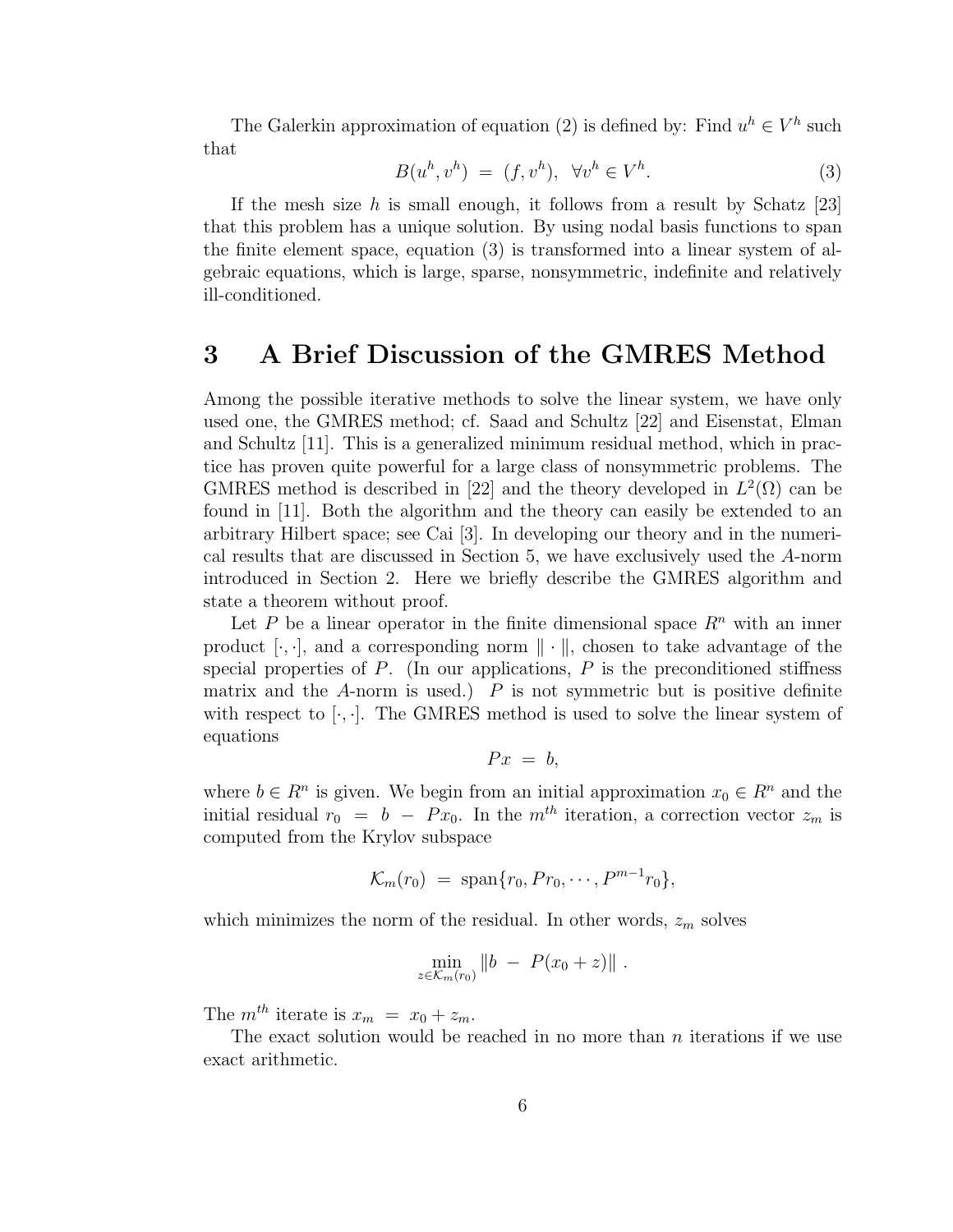Following Eisenstat, Elman and Schultz [11], the rate of convergence of the GMRES method can be characterized in terms of the minimal eigenvalue of the symmetric part of the operator and the norm of the operator. They are defined by

$$
c_p = \inf_{x \neq 0} \frac{[x, Px]}{[x, x]}
$$
 and  $C_p = \sup_{x \neq 0} \frac{\|Px\|}{\|x\|}$ .

By considering the decrease of the norm of the residual in a single step, the following theorem can be established.

**Theorem**(Eisenstat, Elman and Schultz). If  $c_p > 0$ , then, the GMRES method converges and after m steps, the norm of the residual is bounded by

$$
||r_m|| \leq (1 - \frac{c_p^2}{C_p^2})^{m/2} ||r_0||.
$$

# **4 Algorithms on Overlapping Subregions**

In this section, we introduce two variants of an additive Schwarz algorithm and provide bounds on their convergence rates; see Theorem 1 in the following discussion. The analysis is valid for both two and three dimensions.

We first form a basic decomposition of the domain  $\Omega$  into overlapping subregions and then introduce the projections which define our algorithms.

We use the H-level subdivision  $\{\Omega_i\}$  of  $\Omega$ . Each subregion  $\Omega_i$  is extended to a larger region  $\Omega'_i$ , i.e.  $\Omega_i \subset \Omega'_i$ . The overlap is generous in the sense that there exists a constant  $\alpha > 0$ , such that

$$
distance(\partial \Omega_i' \cap \Omega, \partial \Omega_i \cap \Omega) \geq \alpha H_i, \ \forall i.
$$

We assume that  $\partial\Omega_i'$  does not cut through any h-level elements. We use the same construction for the subregions that intersect the boundary  $\partial\Omega$  except that we cut off the part that is outside  $\Omega$ .

We also use the notation  $\Omega'_0 = \Omega$ .

We note that the larger  $\alpha$  is, the fewer iterations can be expected. However, if we increase the overlap, the size, and hence the cost of the subproblems increases. It is an important practical issue to balance the total number of iterations and the cost of solving the subproblems.

For each  $\Omega'_i, i > 0$ , a regular finite element subdivision is inherited from the h-level subdivision of  $\Omega$ . The corresponding finite element space is defined by

$$
V_i^h = H_0^1(\Omega_i') \cap V^h.
$$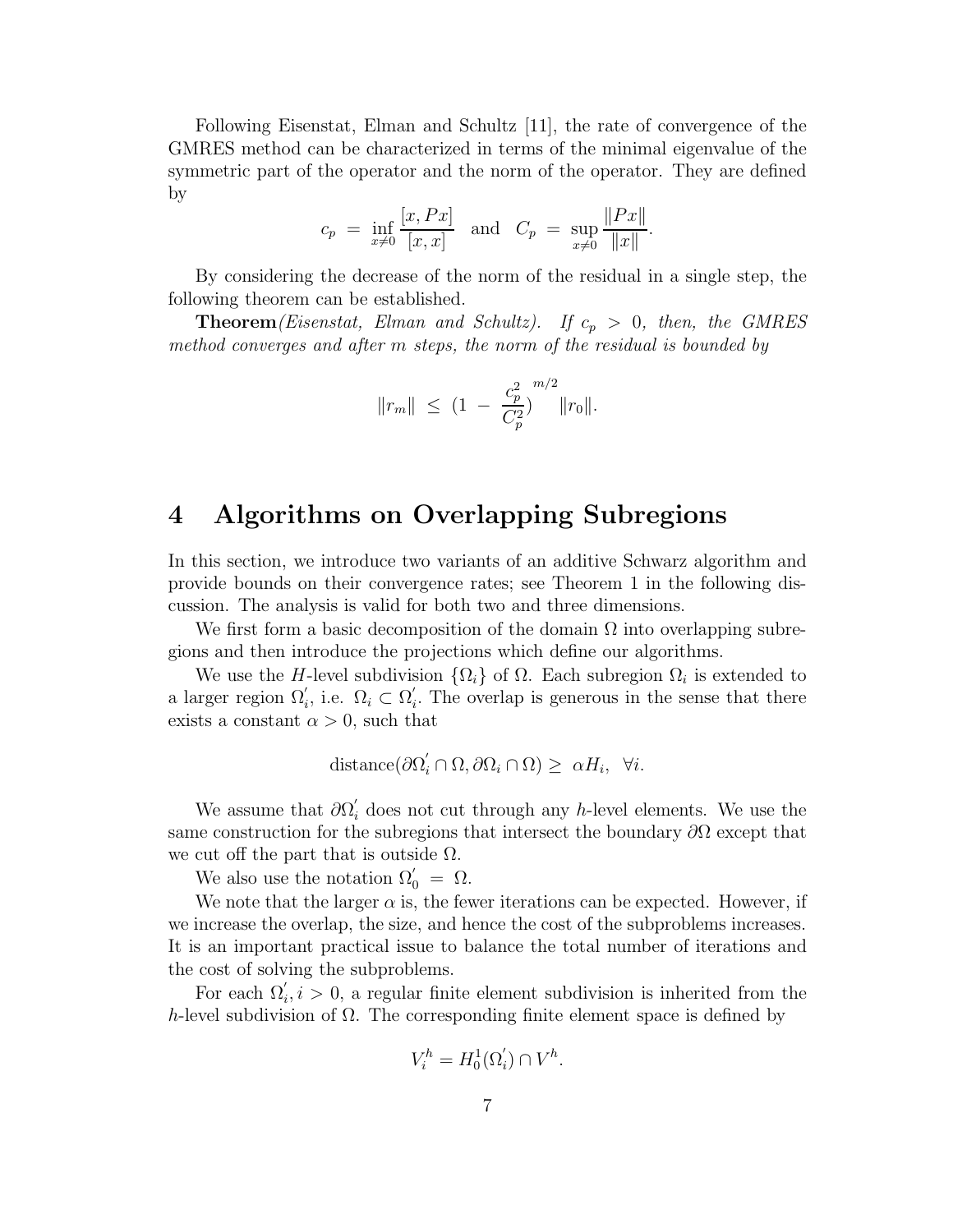The elements of this subspace of  $V^h$  can be extended continuously by zero to the complement of  $\Omega'_i$ . We also use the subspace

$$
V_0^h = V^H.
$$

It is easy to see that our finite element function space  $V^h$  can be represented as the sum of the  $N + 1$  subspaces,

$$
V^h = V_0^h + V_1^h + \cdots + V_N^h.
$$

We can now define the projection operators, which are the main building blocks of our algorithms. These operators map the finite element space  $V^h$  onto the subspaces  $V_i^h$  and are defined in terms of the bilinear forms  $B(\cdot, \cdot)$  and  $A(\cdot, \cdot)$ .

**Definition:**  $For i = 0, \dots, N$ : For any  $w^h \in V^h$ ,  $Q_i w^h \in V_i^h$  is the solution of the finite element equation

$$
B(Q_i w^h, v_i^h) = B(w^h, v_i^h), \quad \forall v_i^h \in V_i^h.
$$

For any  $w^h \in V^h$ ,  $P_i w^h \in V_i^h$  is the solution of the finite element equation

$$
A(P_i w^h, v_i^h) = B(w^h, v_i^h), \quad \forall v_i^h \in V_i^h.
$$

We now introduce the two operators which define our transformed equations

$$
Q^{(1)} = Q_0 + Q_1 + \cdots + Q_N
$$

and

$$
Q^{(2)} = Q_0 + P_1 + \cdots + P_N.
$$

Our main effort goes into the study of the spectra of these two operators. The only difference between  $Q^{(1)}$  and  $Q^{(2)}$  is that, for  $i > 0$ , we replace the projection  $Q_i$ , corresponding to  $\Omega'_i$ , by  $P_i$ . The coarse mesh projection is not changed.

The computation of  $Q_iw^h$  or  $P_iw^h$ , for  $i > 0$  and for an arbitrary function  $w^h \in V^h$ , involves the solution of a standard finite element linear system of algebraic equations on the small subregion  $\Omega_i'$ . The former gives rise to a nonsymmetric linear system of equations and the latter to a positive definite, symmetric problem. For  $i = 0$ , the problem is a standard finite element equation on the  $H$ level, coarse space. One can view  $P_i$  as a preconditioner of  $Q_i$  in the subspace  $V_i^h$ ; cf. the discussion in Dryja and Widlund [8],[9]. The cost of the computation can often be decreased by simplifying the local problems further. We can replace the given second order elliptic operator by the Laplacian. If it is possible to choose some of the  $\Omega_i'$  to be rectangular and the corresponding mesh to be uniform, a Fast Poisson solver can then be used to compute the contribution from  $V_i^h$ . It is an easy exercise to modify our theory to cover such a case.

We will consider two additive Schwarz algorithms: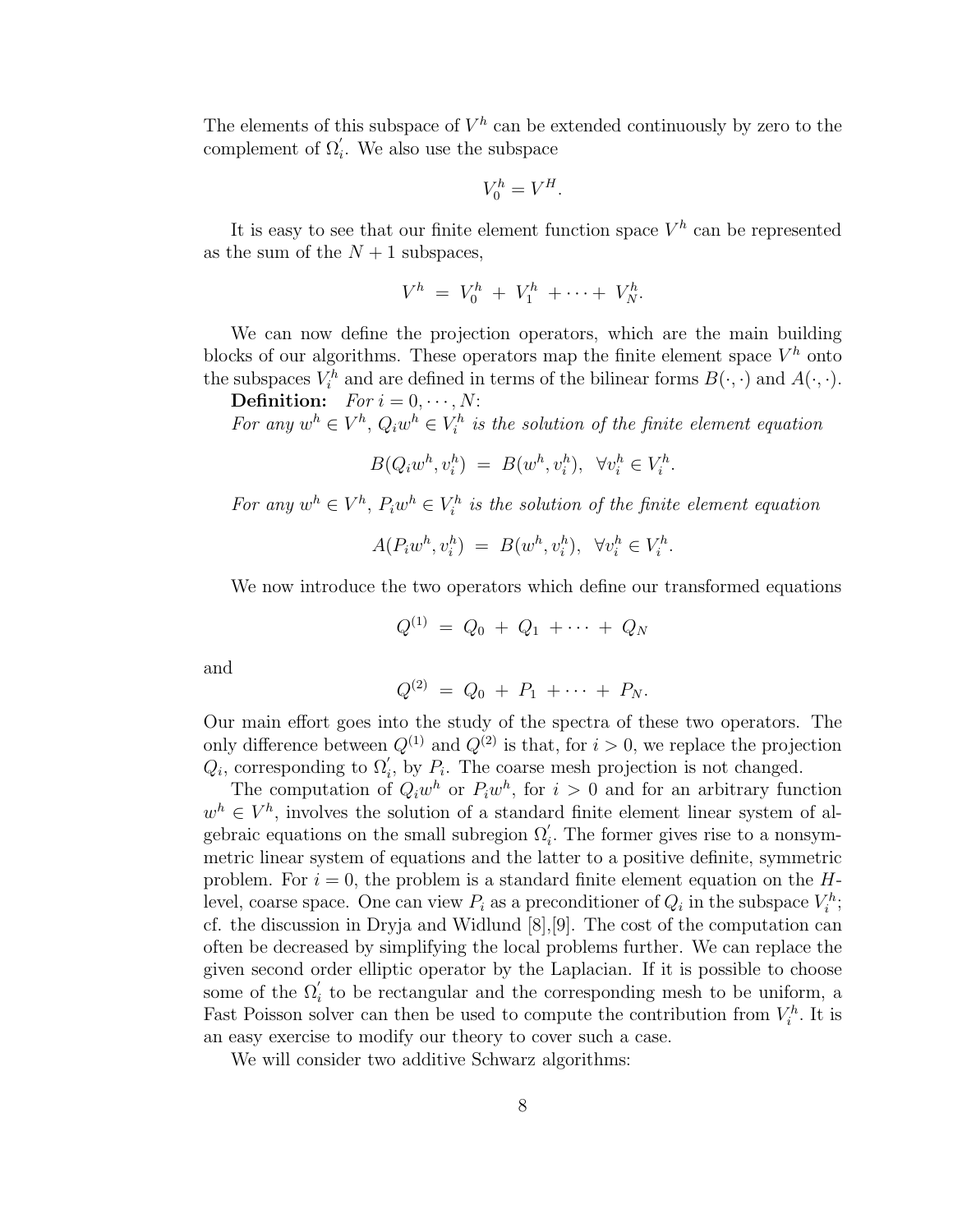Algorithm 1: Obtain the solution of equation (3) by solving the equation

$$
Q^{(1)}u^h = b^{(1)}, \t\t(4)
$$

and

Algorithm 2: Obtain the solution of equation (3) by solving the equation

$$
Q^{(2)}u^h = b^{(2)}.
$$
\n(5)

In order for equations (4) and (5) to have unique solutions, the operators  $Q^{(1)}$ and  $Q^{(2)}$  must be invertible. This follows from Theorem 1 given in the following discussion. To obtain the same solution as equation (3), the right hand sides  $b^{(1)}$  and  $b^{(2)}$  must be chosen correctly. The crucial observation is that these right hand sides can be computed without knowledge of the solution of equation (3). The following formulas are valid:

$$
b^{(1)} = Q^{(1)}u^h = \sum_{i=0}^{N} Q_i u^h
$$

and

$$
b^{(2)} = Q^{(2)}u^h = Q_0u^h + \sum_{i=1}^N P_i u^h.
$$

Each of these terms can be computed by solving a problem in a subspace since, by equation (3) and the definitions of  $Q_i$  and  $P_i$ ,

$$
B(Q_i u^h, v_i^h) = B(u^h, v_i^h) = (f, v_i^h), \ \forall v_i^h \in V_i^h
$$

and

$$
A(P_iu^h, v_i^h) = B(u^h, v_i^h) = (f, v_i^h), \ \forall v_i^h \in V_i^h.
$$

The main result of this study is Theorem 1. By combining it with the Theorem given in Section 3, we establish that the two algorithms converge at a rate which is independent of the mesh parameters h and  $H$ , if the coarse mesh is fine enough.

**Theorem 1** There exist constants  $H_0 > 0$ ,  $c(H_0) > 0$  and  $C(H_0) > 0$ , such that if  $H \leq H_0$ , then, for  $i = 1, 2$ 

$$
c(H_0)C_0^{-2}A(u^h, u^h) \leq A(u^h, Q^{(i)}u^h)
$$

and

$$
A(Q^{(i)}u^h, Q^{(i)}u^h) \leq C(H_0)A(u^h, u^h).
$$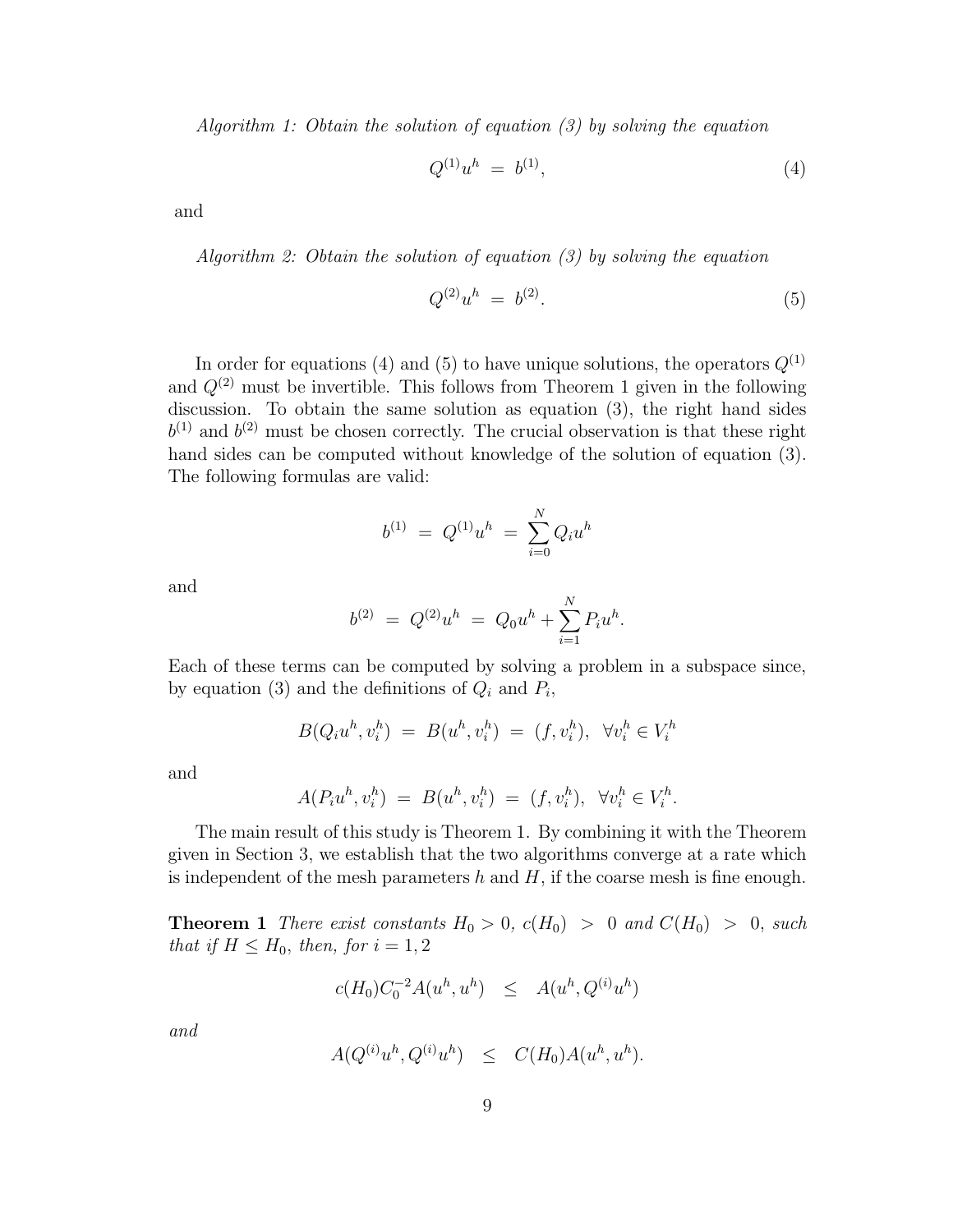The special constant  $C_0$  is introduced in Lemma 1. **Remarks:**

(a) The operator  $Q_0$  is very important, since it provides global transportation of information. All the other projections are local mappings. Without using  $Q_0$ , information would travel only from one subregion to its neighbors in each iteration and it would take  $O(1/H)$  iterations for the information to propagate across the region. For further details, see [24].

Without such a global mechanism, it would also be impossible to confine the spectrum to the right half plane. To see this, we consider a symmetric, indefinite case. If the subregions are small enough, all the local elliptic problems are positive definite, symmetric and, in the absence of a global part, the preconditioner defined by the Schwarz algorithm is positive definite symmetric. Therefore, by the inertia theorem, the operator  $P$  has as many negative eigenvalues as the original discrete elliptic problem.

(b) The constant  $H_0$  determines the minimal size of the coarse mesh problem and it depends on the operator L. In general,  $H_0$  decreases if we increase the coefficients of the skew-symmetric terms, it decreases with  $\tilde{c}$ , while it increases if we increase the overlap.  $H_0$  also depends on the shape of the domain  $\Omega$ . If the domain is not convex, the estimate of  $H_0$ , implicit in our proof of Lemma 5, depends on the parameter  $\gamma$  in (iv). We do not have an explicit formula for  $H_0$  but we know from experience that it can be determined by numerical experiments.

If the operator  $L$  is positive definite, symmetric, there is no restriction on the coarse mesh size H, i.e.  $H_0 = \infty$ .

The proof of Theorem 1 is based on the following results.

**Lemma 1** There exists a constant  $C_0$ , which is independent of h and H, such that, for all  $u^h \in V^h$ , there exist  $u_i^h \in V_i^h$  with

$$
u^h\ =\ \sum_{i=0}^N u_i^h
$$

and

$$
\sum_{i=0}^{N} A(u_i^h, u_i^h) \leq C_0^2 A(u^h, u^h).
$$

This lemma is also central in the theory previously developed for positive definite, symmetric problems. For a proof see Dryja and Widlund [8]; cf. also Lions [15] or Nepomnyaschikh [20]. Note that this lemma is independent of the skew-symmetric and zero order terms of the elliptic operator. In the symmetric, positive definite case, Lemma 1 is combined with an abstract argument to give a lower bound for the spectrum of the iteration operator.

The next lemma is a variation of a result by Schatz; cf. [23]. In his proof, Gårding's inequality, (ii), and the regularity result, (iv), are used. The proof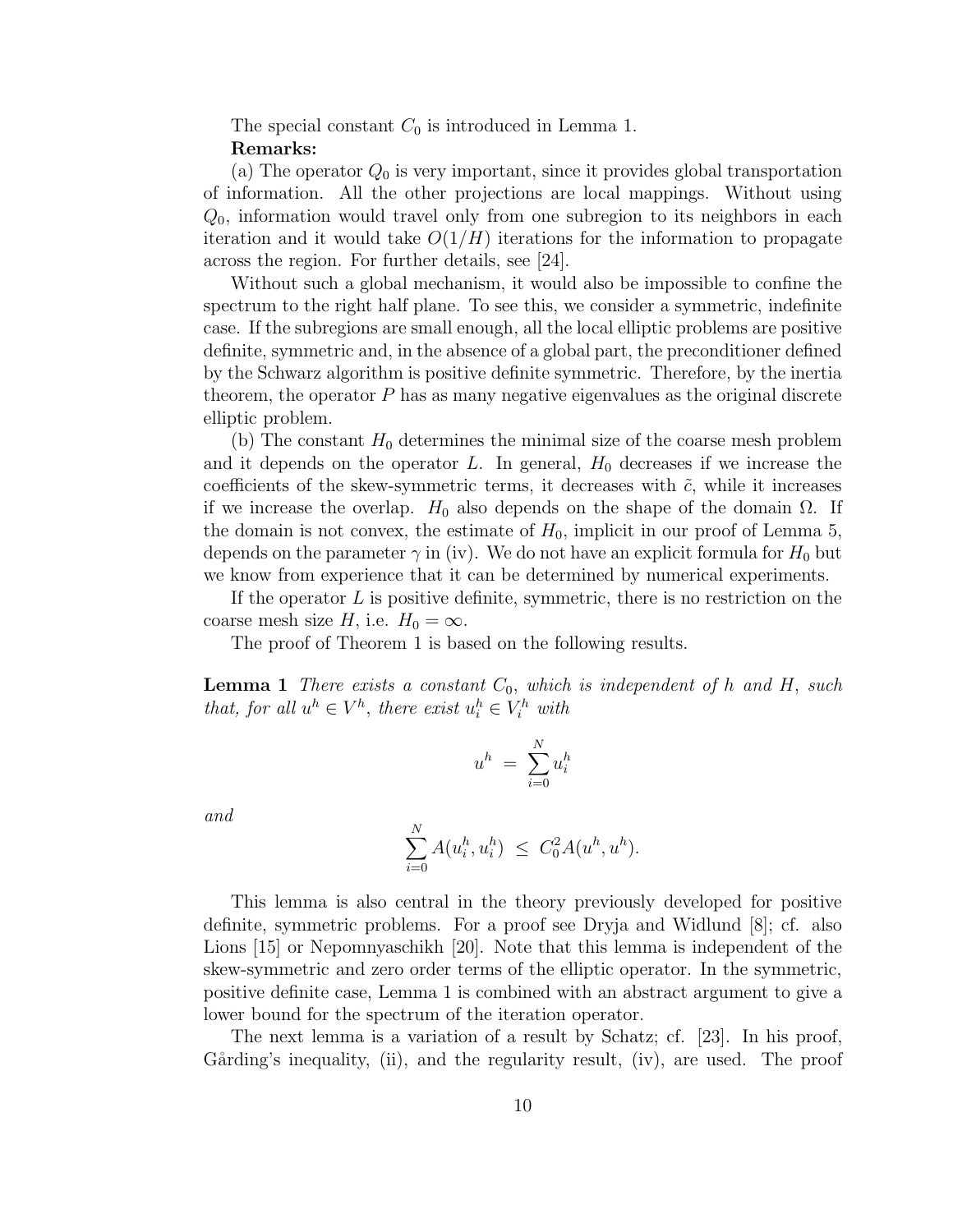of Lemma 2 follows directly from Schatz's work by replacing the approximate solution by the coarse mesh solution and the exact solution of the continuous problem by the finite element solution in  $V^h$ .

**Lemma 2** There exist constants  $H_0 > 0$  and  $C(H_0) > 0$ , such that if  $H \leq H_0$ , then,

$$
||Q_0u^h||_A \le C(H_0)||u^h||_A
$$

and

$$
||Q_0u^h - u^h||_{L^2} \le C(H_0)H^{\gamma}||Q_0u^h - u^h||_A.
$$

**Lemma 3** The restriction of the quadratic form  $B(\cdot, \cdot)$  to the subspaces  $V_i^h$ ,  $i>$ 0, is strictly positive definite for H sufficiently small, i.e. there exists a constant  $c > 0$  such that

$$
cA(u^h, u^h) \le B(u^h, u^h), \forall u^h \in V_i^h.
$$

**Proof of Lemma 3:** We have to prove that the second order terms dominate the other symmetric term; the contribution from the skewsymmetric term vanishes. This follows from the fact that the smallest eigenvalue for the Dirichlet problem for  $-\triangle$  on the region  $\Omega_i'$  is on the order of  $H_i^{-2}$ .

**Lemma 4** Let  $v^h = \sum v_i^h$ , where  $v_i^h \in V_i^h$ . Then there exists a constant  $C > 0$ , such that

$$
\|\sum v_i^h\|_A^2 \le C \sum \|v_i^h\|_A^2.
$$

**Proof of Lemma 4:** The proof follows from the observation that for each  $x \in \Omega$ , the number of terms in the sum, which differ from zero, is uniformly bounded.

**Lemma 5** There exist constants  $H_0 > 0$ ,  $c(H_0) > 0$  and  $C(H_0) > 0$ , such that if  $H \leq H_0$ , then,

$$
c(H_0)C_0^{-2}A(u^h, u^h) \le \sum_{i=0}^N A(Q_iu^h, Q_iu^h) \le C(H_0)A(u^h, u^h)
$$

and

$$
c(H_0)C_0^{-2}A(u^h, u^h) \leq A(Q_0u^h, Q_0u^h) + \sum_{i=1}^N A(P_iu^h, P_iu^h)
$$
  
 
$$
\leq C(H_0)A(u^h, u^h).
$$

**Proof of Lemma 5:** An upper bound for  $A(Q_0u^h, Q_0u^h)$  is given in Lemma 2. To obtain an upper bound for the sum of the other terms, we use Lemma 3 and the formula

$$
B(Q_i u^h, Q_i u^h) = B(u^h, Q_i u^h)
$$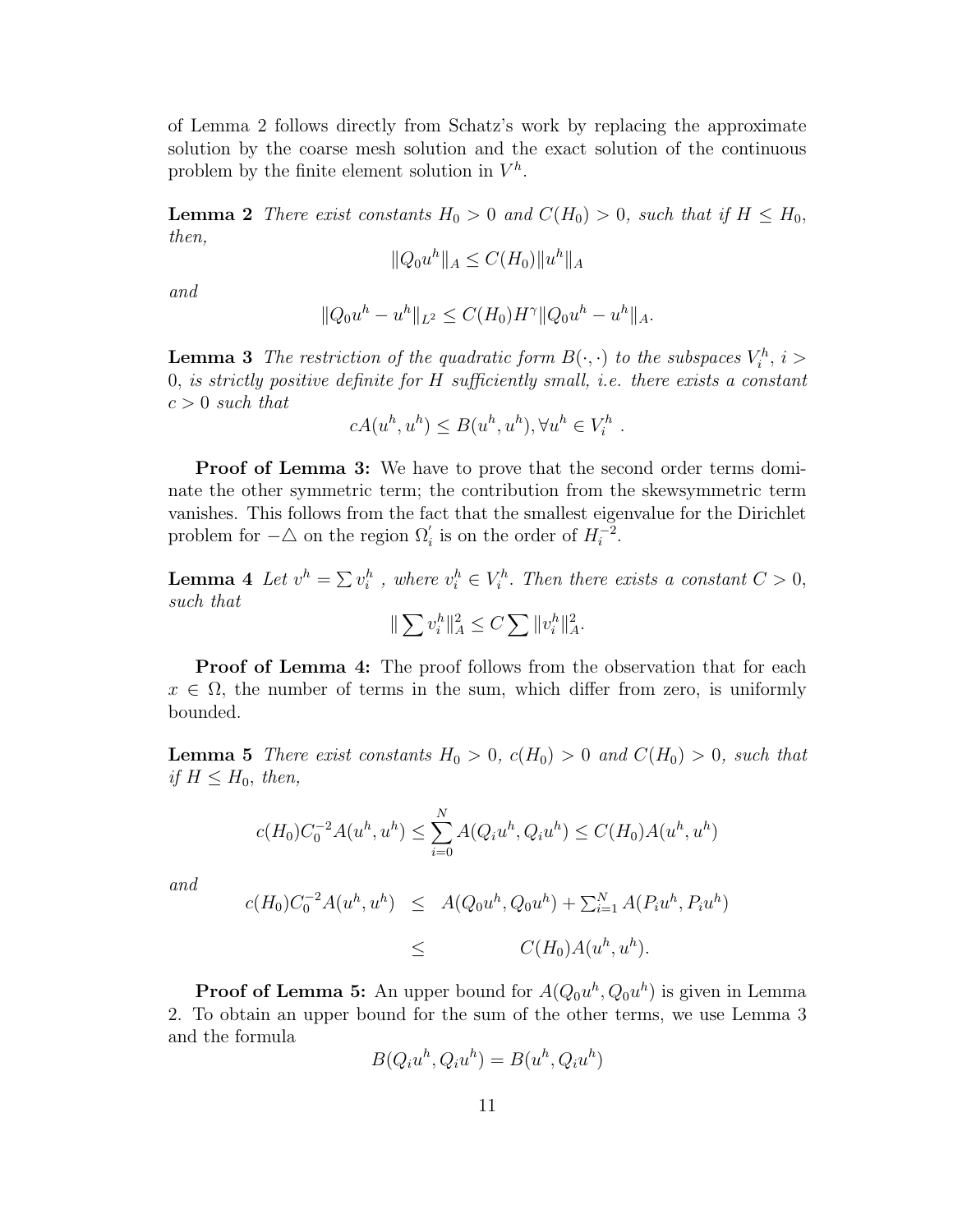to show that

$$
c\sum_{i=1}^{N} A(Q_i u^h, Q_i u^h) \le B(u^h, \sum_{i=1}^{N} Q_i u^h).
$$

The right hand side can be estimated by using inequality (i) and Lemma 4. The other upper bound is established in a similar way.

To prove the lower bounds, we begin by using Lemma 2 and the triangle inequality to obtain

$$
||u^h||_{L^2}^2 \le C(H^{2\gamma}A(u^h, u^h) + ||Q_0u^h||_{L^2}^2).
$$

Since the eigenvalues of the Dirichlet problem for  $-\triangle$  are bounded from below and Lemma 2 holds, the last term can be replaced by  $C||Q_0u^h||_A||u^h||_A$ . By using Gårding's inequality, (ii), it follows that

$$
(1 - CH^{2\gamma})A(u^h, u^h) \leq B(u^h, u^h) + C ||Q_0 u^h||_A ||u^h||_A.
$$

By the definition of the operators  $Q_i$  and Lemma 1, we find that

$$
B(u^h, u^h) = \sum_{i=0}^{N} B(u^h, u_i^h) = \sum_{i=0}^{N} B(Q_i u^h, u_i^h).
$$

The boundedness of  $B(\cdot, \cdot)$ , (i), can now be used to obtain

$$
\sum_{i=0}^{N} B(Q_i u^h, u_i^h) \le C \sum_{i=0}^{N} ||Q_i u^h||_A ||u_i^h||_A,
$$

which by Lemma 1 and the Cauchy-Schwarz inequality can be bounded above by

$$
CC_0\left(\sum_{i=0}^N \|Q_i u^h\|_A^2\right)^{1/2} \|u^h\|_A.
$$

We finally obtain

$$
A(u^h, u^h) \leq C C_0^2 \sum_{i=0}^N A(Q_i u^h, Q_i u^h),
$$

for sufficiently small  $H$ .

The proof of the other lower bound is quite similar.

**Proof of Theorem 1:** The upper bounds on the norms of the operators follow immediately from Lemmas 4 and 5.

To obtain the lower bounds, we first consider

$$
A(u^h, Q^{(1)}u^h) = \sum_{i=0}^{N} A(u^h, Q_i u^h).
$$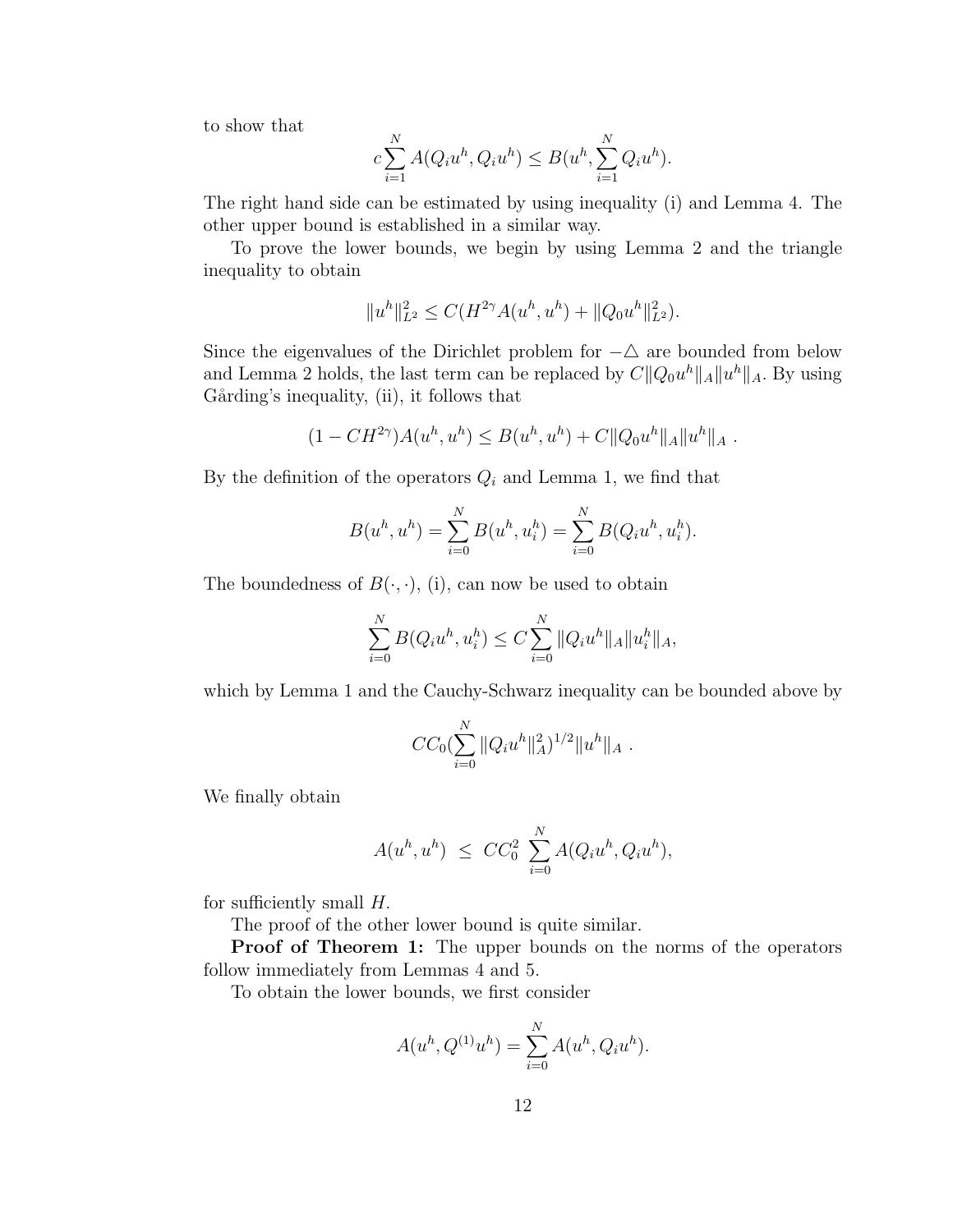Using Lemma 5, we see that it suffices to show that

$$
\left| \sum_{i=0}^{N} (A(u^{h}, Q_{i}u^{h}) - A(Q_{i}u^{h}, Q_{i}u^{h})) \right|
$$

can be bounded from above by

$$
CHA(u^h, u^h).
$$

By the definition of the quadratic forms

$$
A(u^{h} - Q_{i}u^{h}, Q_{i}u^{h}) = B(u^{h} - Q_{i}u^{h}, Q_{i}u^{h}) - S(u^{h} - Q_{i}u^{h}, Q_{i}u^{h}) - (\tilde{c}(u^{h} - Q_{i}u^{h}), Q_{i}u^{h}).
$$

By using the definition of  $Q_i$ , the first term of the right hand side is seen to vanish.

For  $i = 0$ , the absolute value of the second term can be bounded above by  $CH^{2\gamma}A(u^h, u^h)$  using inequality (iii) and Lemma 2. We note that  $S(Q_iu^h, Q_iu^h) =$ 0. There remains to consider  $S(u^h, \sum_1^N Q_i u^h)$ . By using the inequality (iii),

$$
\left|\sum_{i=1}^N S(u^h - Q_i u^h, Q_i u^h)\right| \le C \|u^h\|_A \|\sum_{i=1}^N Q_i u^h\|_{L^2}.
$$

Since, for each  $x \in \Omega$ , the number of terms  $Q_i u^h$  that differ from zero is uniformly bounded, the second factor on the right hand side can be bounded by  $C(\sum_{i=1}^N ||Q_i u^h||^2_{L^2})^{1/2}$ . By an elementary estimate, which shows that the smallest eigenvalue of the Dirichlet problem for  $-\triangle$  on  $\Omega_i'$  is on the order of  $H_i^{-2}$ , and Lemma 5, the required inequality is established.

The third term is written as the difference of two expressions, which can be handled by exactly the same tools.

The estimate for the operator  $Q^{(2)}$  is obtained similarly.

#### **5 Numerical Results**

In this section, we present some numerical results to demonstrate the behavior of our additive Schwarz algorithms for both symmetric and nonsymmetric indefinite boundary value problems in  $R^2$ . Numerical results for positive definite problems, both symmetric and nonsymmetric, have previously been given in [3],[4],[12].

We consider the problem

$$
\begin{cases}\nLu &= f \text{ in } \Omega = [0,1] \times [0,1], \\
u &= 0 \text{ on } \partial\Omega.\n\end{cases}
$$

The right hand side f is always chosen so that the exact solution is  $u =$  $xe^{xy}sin(\pi x)sin(\pi y)$ . The coefficients of L are specified later for each problem.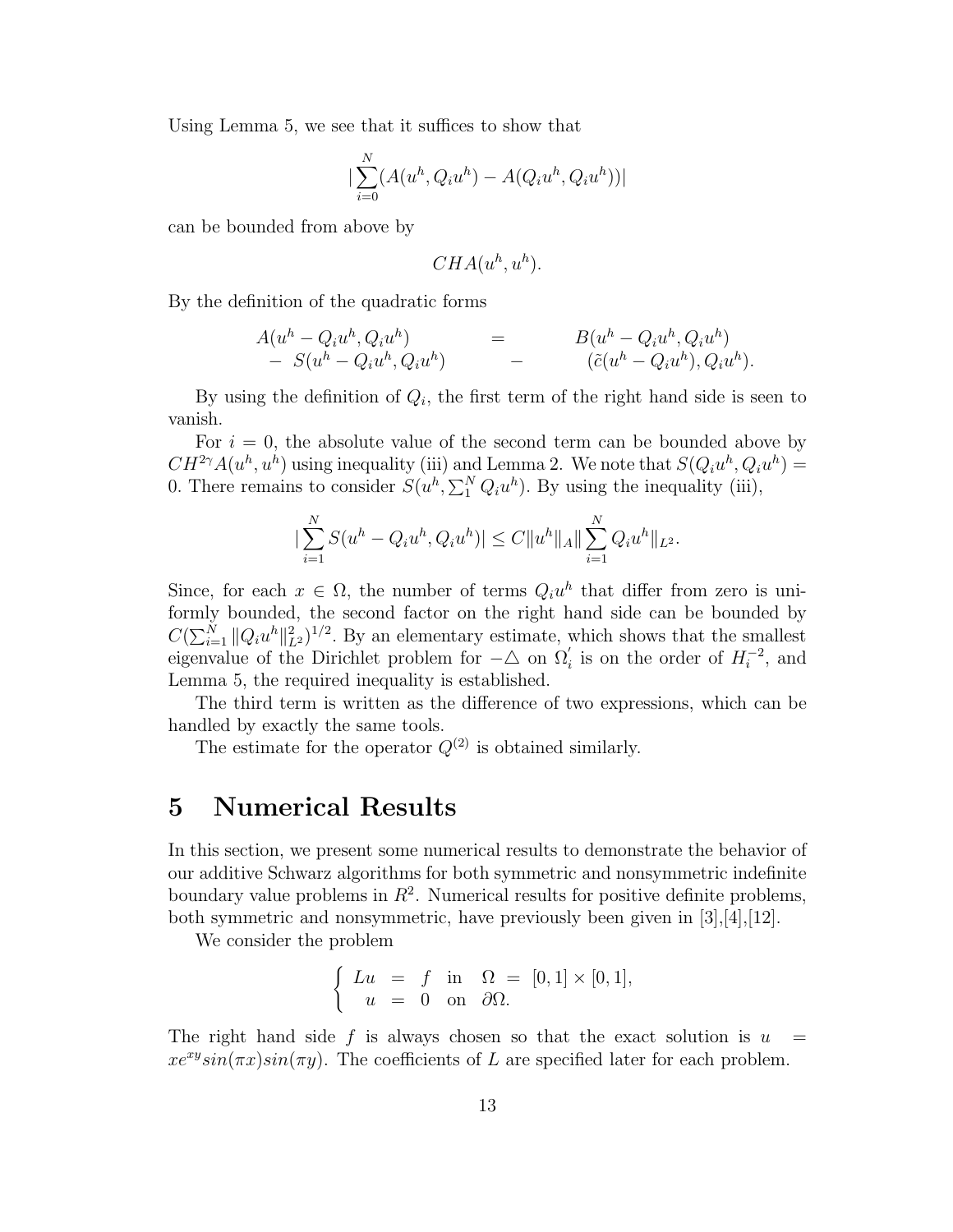

Figure 1: An extended subregion

We use a two-level subdivision of  $\Omega$  as described in section 2. The subregion  $\Omega'_{i}$  is obtained by enlarging the triangle  $\Omega_{i}$  as in Figure 1. In this extension, the same number **ovlp** of h-level triangles are added in all directions.

In our experiments all the subproblems are solved exactly by using a band solver from LINPACK. We stop the GMRES method as soon as  $||r_i||_A/||r_0||_A \leq$ 10−<sup>3</sup>. We work with the A-norm, since our theory so far has not been developed for any other norms. However, in our experience, the performance of the algorithm is quite comparable if we replace that norm with the 2-norm. We have found that the overall error is not substantially reduced by a more stringent stopping criterion. In our tables, the **error** denotes the difference between the computed solution and the exact solution of the continuous problem measured in the norms indicated. The programs have been run in single precision on the Multiflow computer at Yale University.

**Example 1.** We consider the symmetric and indefinite Helmholtz equation

$$
\begin{cases}\n-\Delta u - \delta u &= f \text{ in } \Omega \\
u &= 0 \text{ on } \partial\Omega,\n\end{cases}
$$
\n(6)

δ is a constant. The eigenvalues of the operator in (6) are  $(i^2 + j^2)\pi^2 - \delta$ , where  $i, j$  are positive integers. The numerical results are given in Tables 1 and 2. Algorithms 1 and 2 given in (4) and (5), respectively, are used.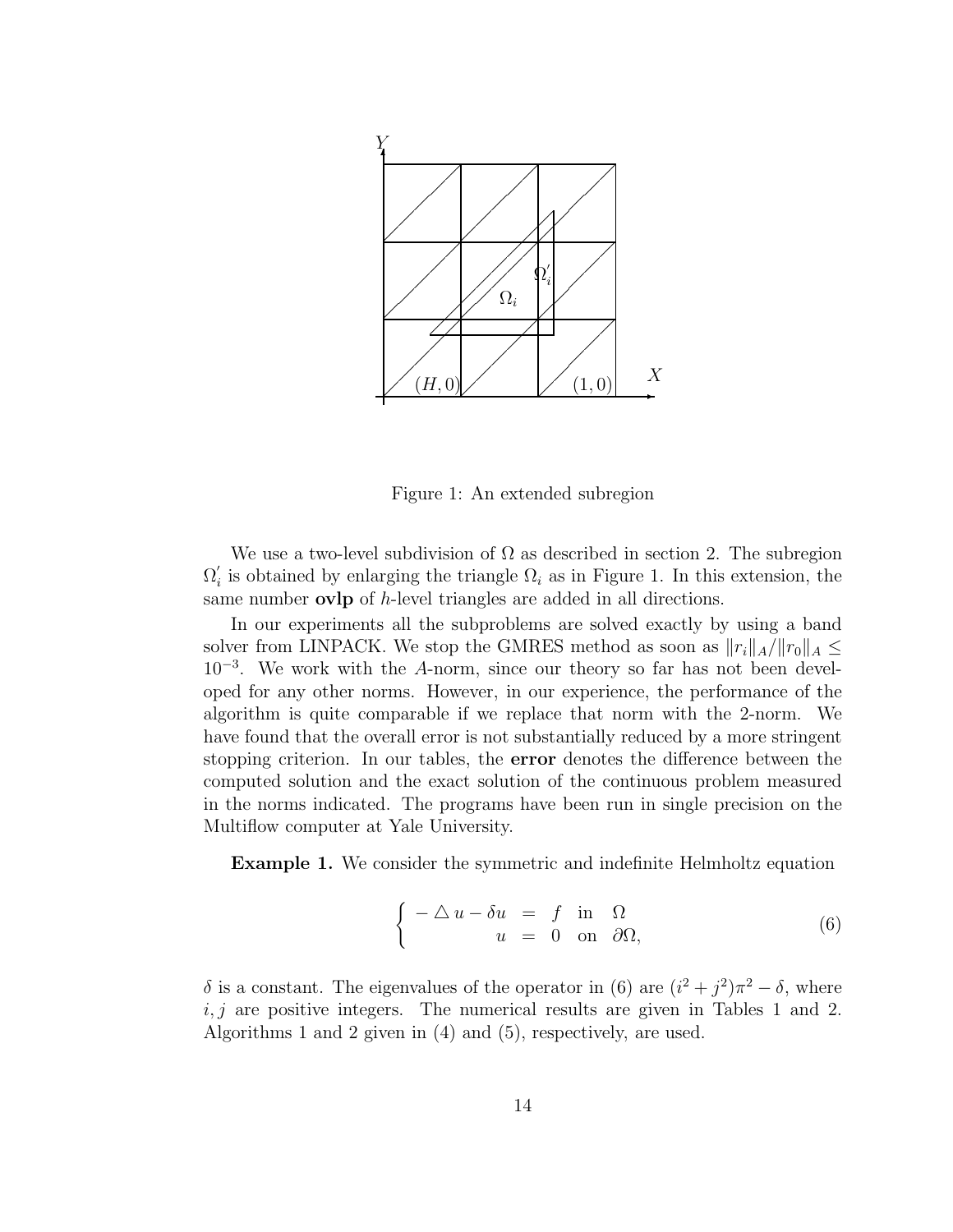| <b>Iteration</b>            | $A$ – norm; residual | $\overline{L}^2$ norm; error | $\overline{L^{\infty}}$ norm; error |
|-----------------------------|----------------------|------------------------------|-------------------------------------|
|                             | 2.50722              | 0.318660                     | 0.719067                            |
| $\mathcal{D}_{\mathcal{L}}$ | 1.44028              | 0.182950                     | 0.405074                            |
| 3                           | 0.971708             | 1.63224E-02                  | 4.73967E-02                         |
| 4                           | 0.218693             | 7.38034E-03                  | 2.46119E-02                         |
| 5                           | 5.54836E-02          | 6.13811E-03                  | 1.94588E-02                         |
| 6                           | 3.40790E-02          | 5.16731E-03                  | 1.53261E-02                         |
|                             | 2.60738E-02          | 3.71766E-03                  | 9.73493E-03                         |
| 8                           | 1.87841E-02          | 2.19535E-03                  | 6.23578E-03                         |
| 9                           | 1.03642E-02          | 1.67804E-03                  | 4.90165E-03                         |
| 10                          | 6.81844E-03          | 1.36607E-03                  | 4.00215E-03                         |
| 11                          | 5.02644E-03          | 8.28570E-04                  | 2.39784E-03                         |

Table 1: Convergence history for Algorithm 1 and Example 1. Here  $h^{-1} = 75$ ,  $H^{-1} = 15$ , **ovlp** = 2 and  $\delta = 16.0\pi^2$ 

| Case $#$        | $\delta$             | $h^{-1}$        | $H^{-1}$ | ovlp           | Algorithm 1     | Algorithm 2     |
|-----------------|----------------------|-----------------|----------|----------------|-----------------|-----------------|
| $\mathbf 1$     | $3\pi^2$             | 15              | 3        | $\overline{2}$ | 11              | 12              |
| $\overline{2}$  |                      | 30              | 3        | 4              | $\overline{11}$ | $\overline{12}$ |
| $\overline{3}$  |                      | 45              | 3        | $\overline{6}$ | 12              | $\overline{12}$ |
| $\overline{4}$  |                      | 60              | 3        | 8              | 12              | 12              |
| $\overline{5}$  |                      | 15              | 5        | $\mathbf{1}$   | 10              | 10              |
| $\overline{6}$  |                      | 30              | 5        | $\overline{2}$ | $\overline{12}$ | $\overline{12}$ |
| $\overline{7}$  |                      | 45              | 5        | 3              | 12              | 12              |
| 8               |                      | 60              | 5        | 4              | $\overline{12}$ | 12              |
| 10              | $16\pi^2$            | 45              | 15       | $\mathbf 1$    | 10              | 10              |
| 11              |                      | 60              | 15       | 1              | 11              | 11              |
| 12              |                      | $\overline{75}$ | 15       | $\overline{2}$ | $\overline{11}$ | $\overline{11}$ |
| $\overline{13}$ |                      | 60              | 5        | 4              | 44              | $\overline{33}$ |
| $\overline{14}$ |                      | 60              | 10       | $\overline{2}$ | $\overline{17}$ | $\overline{17}$ |
| $\overline{15}$ |                      | 60              | 20       | $\overline{1}$ | 8               | 8               |
| 16              | $30\overline{\pi^2}$ | 60              | 20       | 1              | 16              | 16              |
| 17              |                      | 80              | 20       | 1              | 17              | 18              |

Table 2: Example 1. The last two columns give the number of GMRES iterations.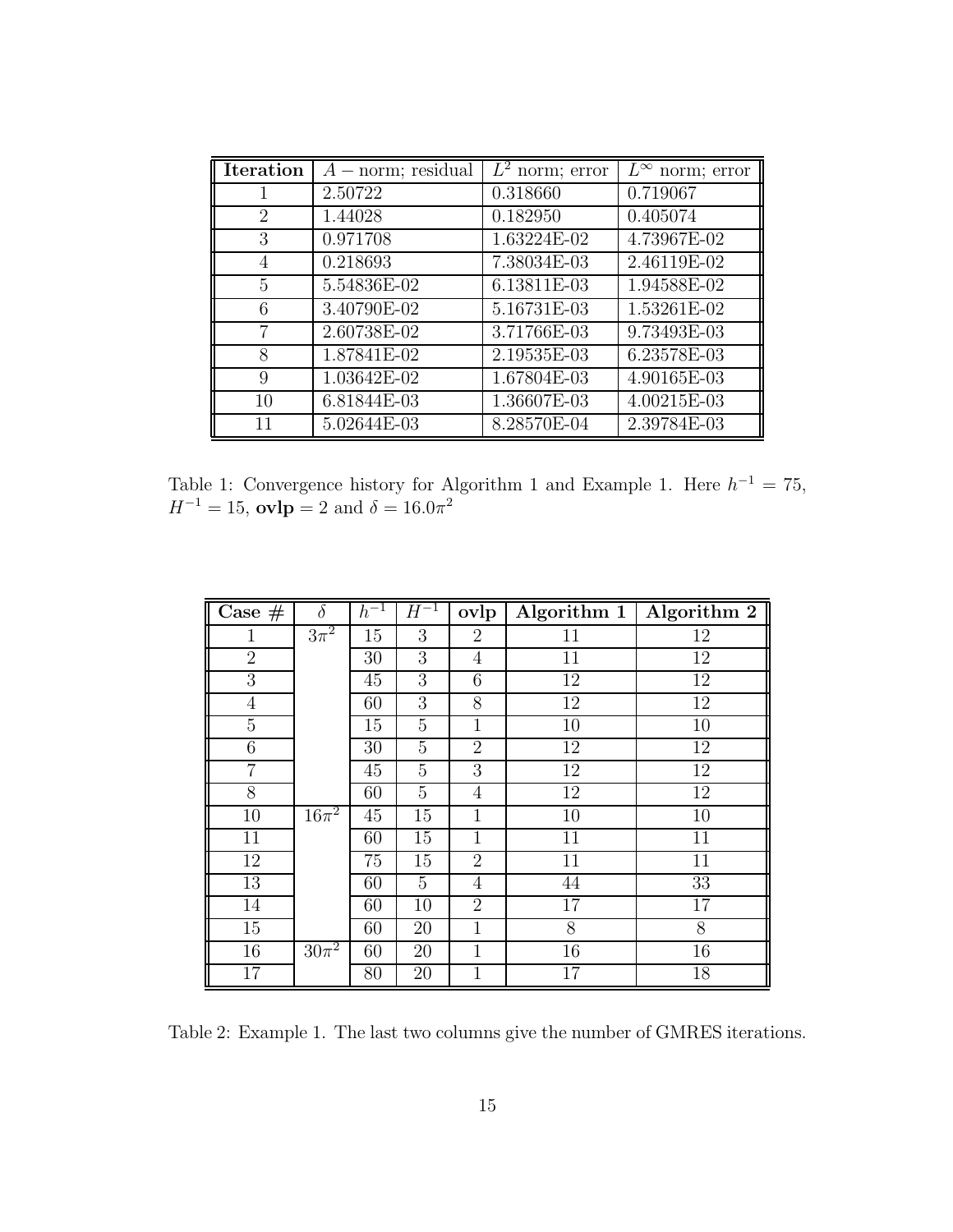| <b>Iteration</b> | $A$ – norm; residual | $L^2$ norm; error | $L^{\infty}$ norm; error |
|------------------|----------------------|-------------------|--------------------------|
| 1                | 2.99430              | 0.309833          | 0.696816                 |
| $\overline{2}$   | 1.82397              | 0.234651          | 0.529782                 |
| 3                | 1.34039              | 0.136604          | 0.313758                 |
| 4                | 0.905845             | 7.27307E-02       | 0.172788                 |
| 5                | 0.585598             | 4.46239E-02       | 0.108047                 |
| 6                | 0.407054             | 2.78872E-02       | 6.71409E-02              |
| $\overline{7}$   | 0.288880             | 1.37858E-02       | 3.38832E-02              |
| 8                | 0.180577             | 8.21095E-03       | 2.06587E-02              |
| 9                | 0.129736             | 4.44917E-03       | 1.15359E-02              |
| 10               | 8.77408E-02          | 2.19873E-03       | 6.17071E-03              |
| 11               | 5.48599E-02          | 1.18357E-03       | 3.88315E-03              |
| 12               | 3.46359E-02          | 7.18704E-04       | 2.24515E-03              |
| 13               | 2.29454E-02          | 4.35330E-04       | 1.39198E-03              |
| 14               | 1.35519E-02          | 2.90249E-04       | 1.03428E-03              |
| 15               | 8.90639E-03          | 2.18270E-04       | 6.67672E-04              |
| 16               | 5.98530E-03          | 1.90636E-04       | 5.61312E-04              |
| 17               | 3.89341E-03          | 1.72248E-04       | 5.31457E-04              |

Table 3: Convergence history for Algorithm 1 and Example 2. Here  $h^{-1} = 120$ ,  $H^{-1} = 20$ , **ovlp** = 2,  $\eta = 16.0\pi$  and  $\delta = 16.0\pi^2$ 

**Example 2.** We consider a nonsymmetric and indefinite problem

$$
\begin{cases}\n-\Delta u - \eta(\partial u/\partial x + \partial u/\partial y) - \delta u & = f \text{ in } \Omega \\
u & = 0 \text{ on } \partial\Omega,\n\end{cases}
$$
\n(7)

The numerical results are given in Tables 3 and 4.

We note that in a few of the experiments, the rate of convergence is unsatisfactory, but that the rate of convergence improves considerably by decreasing H. The rate of convergence varies only marginally with the parameter **ovlp**. Normally, the overall cost of the computation is smallest if  $ovlp = 1$ . We also note that, as expected, a smaller H is required when the parameters  $\delta$  and  $\eta$  are increased to increase the terms that make the operators skewsymmetric and indefinite.

#### **6 Two Other Methods**

We conclude by outlining how some other results, previously analyzed for the positive definite, symmetric case, can be extended to the class of elliptic problems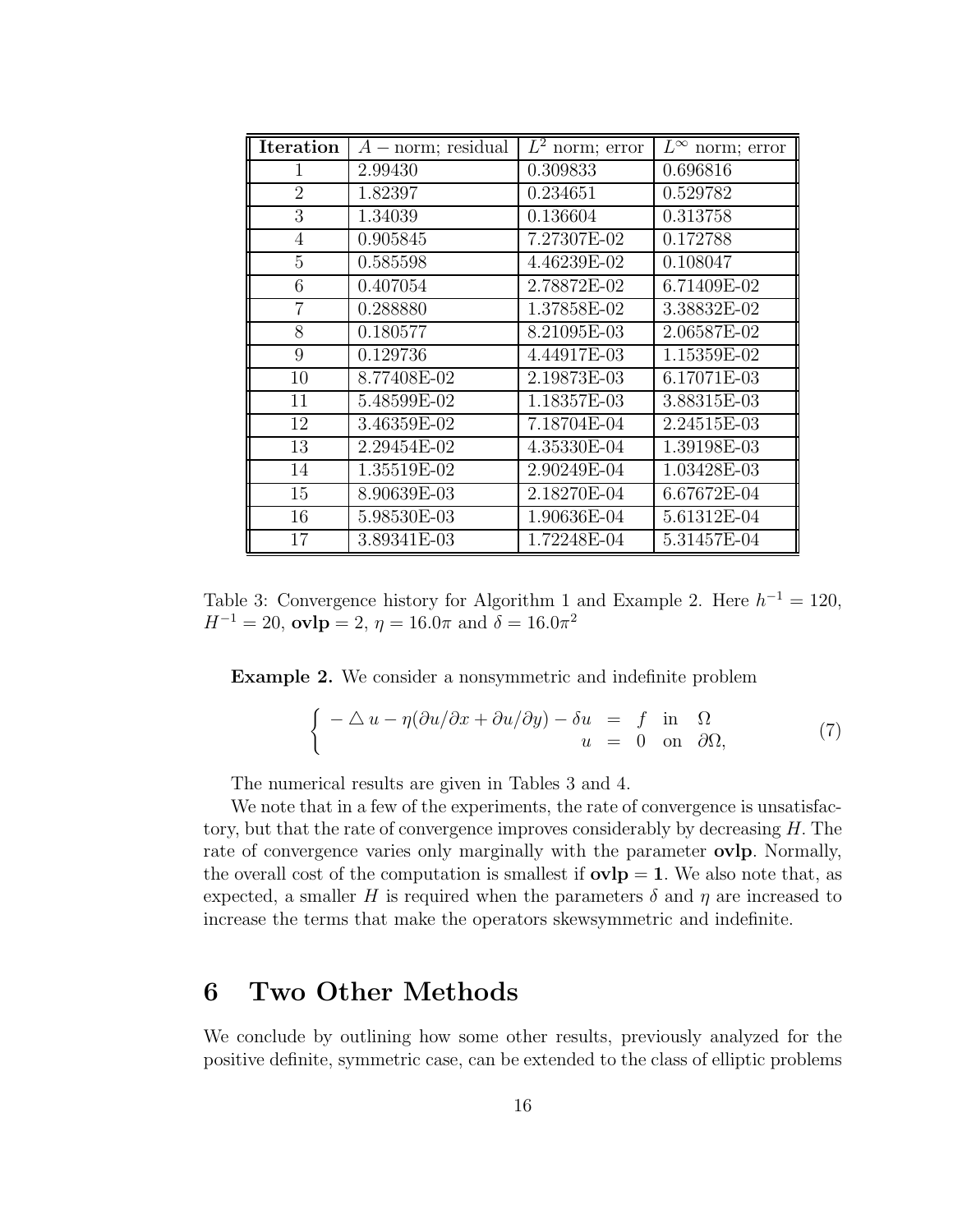| Case $#$        | parameters         | $h^{-1}$ | $H^{-1}$       | ovlp           | Algorithm 1 | Algorithm 2     |
|-----------------|--------------------|----------|----------------|----------------|-------------|-----------------|
| 1               | $\eta = 3\pi$      | 15       | $\overline{5}$ | $\mathbf{1}$   | 13          | 12              |
| $\overline{2}$  |                    | 30       | $\overline{5}$ | $\overline{2}$ | 17          | 14              |
| $\overline{3}$  | $\delta = 3\pi^2$  | 45       | $\overline{5}$ | $\overline{3}$ | 18          | $\overline{14}$ |
| $\overline{4}$  |                    | 60       | 5              | $\overline{4}$ | 18          | 14              |
| $\overline{5}$  |                    | 60       | 6              | 3              | 16          | 14              |
| 6               |                    | 60       | 10             | $\overline{2}$ | 12          | 11              |
| 7               | $\eta = 16\pi$     | 45       | 15             | 1              | 17          | 13              |
| 8               |                    | 60       | 15             | $\mathbf{1}$   | 18          | 14              |
| 9               | $\delta = 16\pi^2$ | 75       | 15             | $\overline{2}$ | 25          | 17              |
| 10              |                    | 60       | 20             | $\mathbf 1$    | 13          | 11              |
| 11              |                    | 80       | 20             | $\mathbf{1}$   | 14          | 12              |
| 12              |                    | 100      | 20             | $\overline{2}$ | 18          | 14              |
| 13              |                    | 120      | 20             | $\overline{2}$ | 17          | 14              |
| 14              | $\eta = 30\pi$     | 60       | 20             | $\mathbf{1}$   | 24          | 16              |
| 15              |                    | 120      | 20             | $\overline{2}$ | 35          | 19              |
| 16              | $\delta = 30\pi^2$ | 75       | 25             | $\mathbf{1}$   | 17          | 13              |
| $\overline{17}$ |                    | 100      | 25             | $\overline{1}$ | 18          | 14              |
| 18              |                    | 120      | 30             | 1              | 15          | 13              |

Table 4: Example 2. The last two columns give the number of GMRES iterations.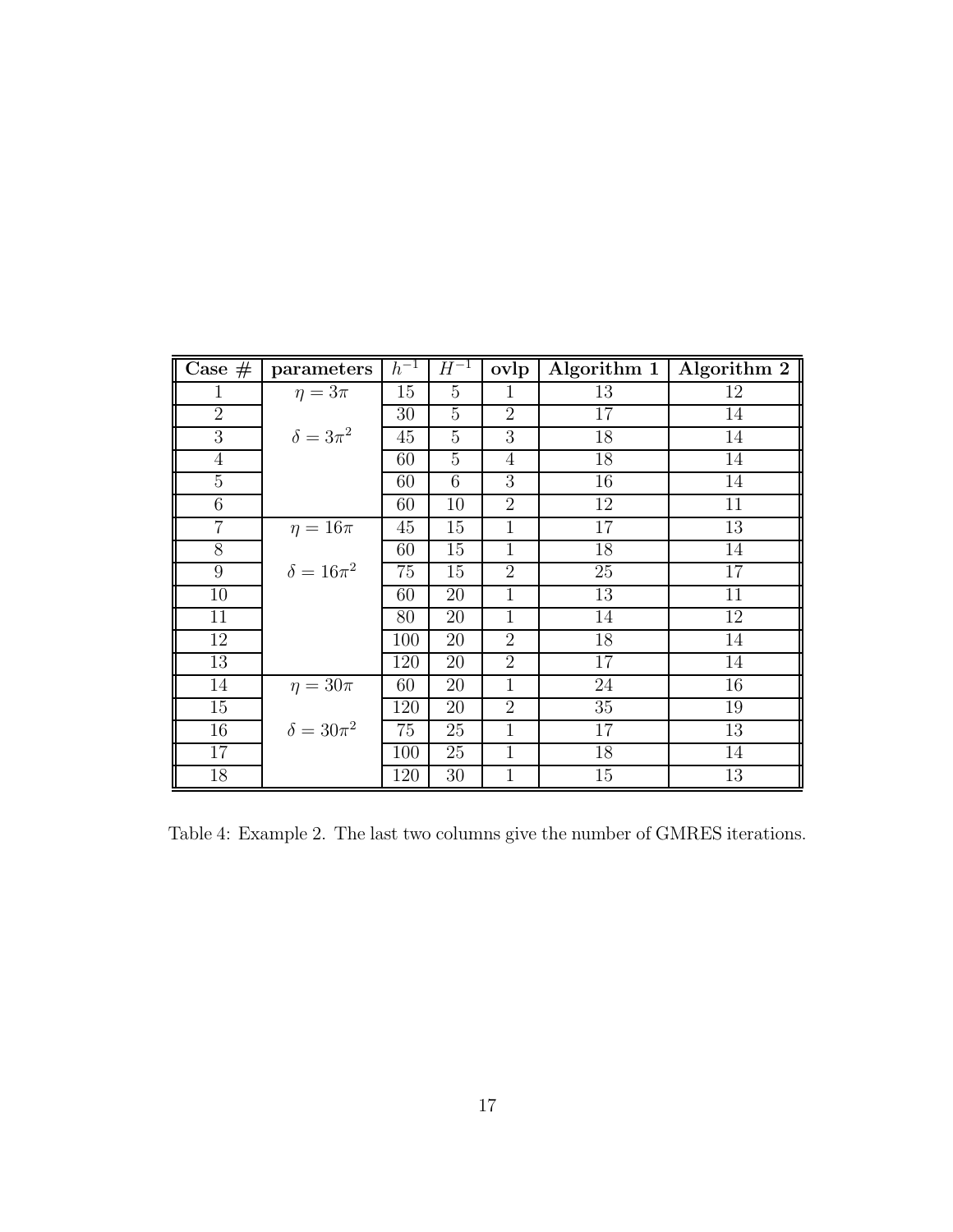described in Section 2. We confine our discussion to problems in the plane; both of the algorithms considered here need to be modified considerably in order to obtain fast methods for problems in three dimensions.

We first consider a basic iterative substructuring method for problems in two dimensions; cf. Dryja and Widlund [8], [9]. For problems that are nonsymmetric, but positive definite, the result to be formulated has previously been obtained by Cai  $|3|,|4|$ .

When iterative substructuring methods are used, the region is divided into substructures and elements as in Section 2. Though originally derived differently, it has been demonstrated by Dryja and Widlund [8] that these methods can be viewed as additive Schwarz methods. Our work depends heavily on this reinterpretation of the algorithms; see [8] for detailed arguments.

In defining the partition of the finite element space into subspaces, we use the coarse space  $V^H$  introduced in Section 4. We also use subspaces corresponding to the subregions  $\Omega_{ij} = \Omega_i \cup \Gamma_{ij} \cup \Omega_j$ . These subregions play the same role as the  $\Omega_i'$  in Section 4. Here  $\Omega_i$  and  $\Omega_j$  are adjacent substructures with the common edge  $\Gamma_{ij}$ . We note that an interior substructure is covered by three such regions. The local subspaces are  $V_{ij}^h = H_0^1(\Omega_{ij}) \cap V^h$ .

Compared with the case considered previously, we use less overlap in the sense that only the elements of  $V^H$  can differ from zero at the vertices of the substructures. This is reflected in a poorer bound for the constant of Lemma 1,

$$
C_0^2 \le const. (1 + log(H/h))^2;
$$

cf. Dryja and Widlund [8]. Lemma 1 is modified accordingly. The rest of the proof carries over without change. In Theorem 2, we use the notation  $\tilde{Q} =$  $Q_0 + \sum Q_{ij}$ .

**Theorem 2** For the iterative substructuring method, introduced as an additive Schwarz method with the subspaces  $V^H$  and  $V_{ij}^h$ , there exist constants  $H_0 > 0$ ,  $c(H_0) > 0$  and  $C(H_0) > 0$ , such that if  $H \leq H_0$ ,

$$
c(H_0)(1 + \log(H/h))^{-2}A(u^h, u^h) \leq A(u^h, \tilde{Q}u^h)
$$

and

$$
A(\tilde{Q}u^h, \tilde{Q}u^h) \leq C(H_0)A(u^h, u^h).
$$

We finally show that the result, obtained by Yserentant [26] for positive definite symmetric problems, can be extended in the same way. We note that Bank and Yserentant [1] have already reported on successful numerical experiments with an accelerated variant of this algorithm for the class of elliptic problems introduced in Section 2. We also note that our algorithm is different from those proposed by Yserentant [27, 28] for indefinite and nonsymmetric problems. Thus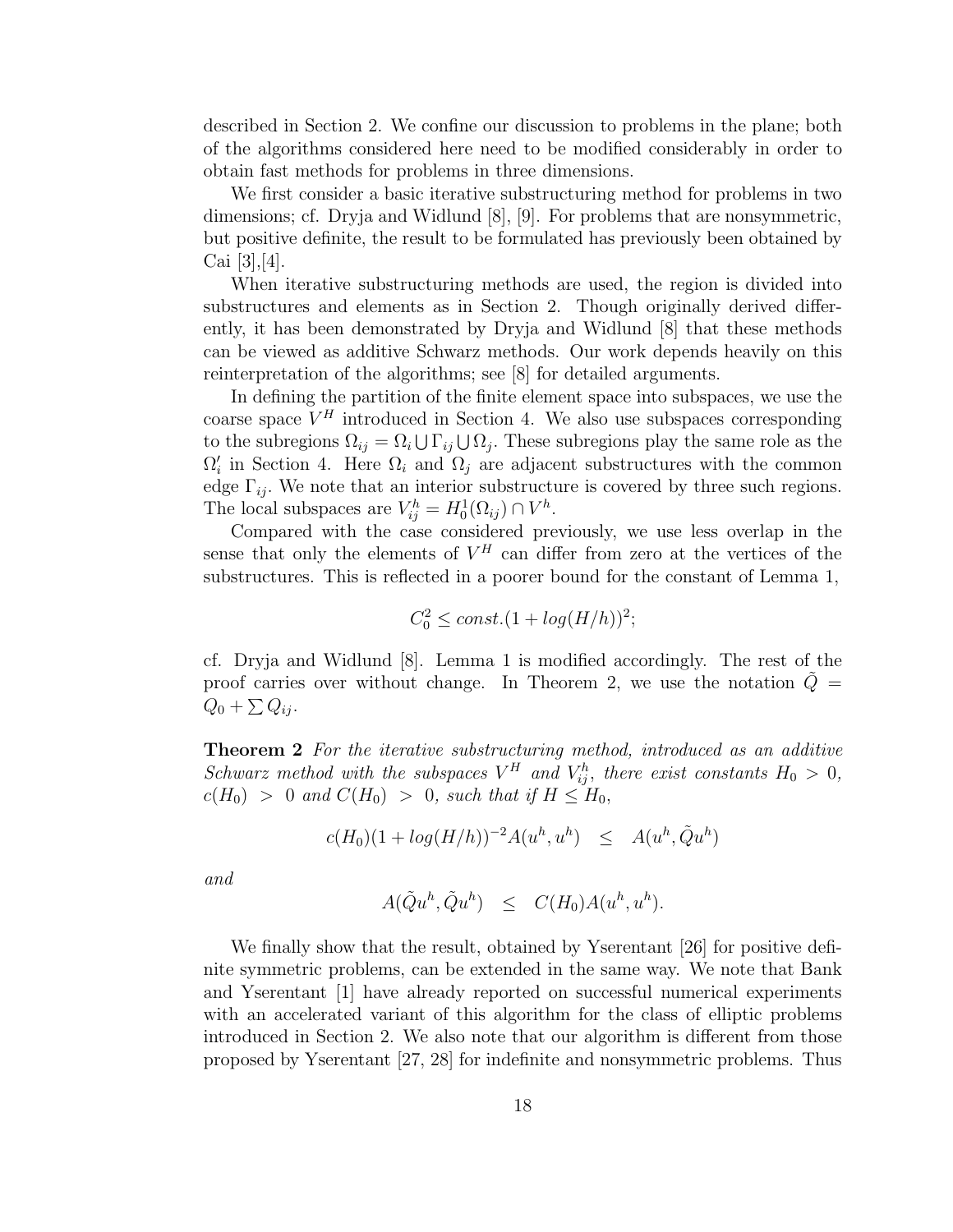in [27] a reduced system obtained by implicitly eliminating the nodes of the coarest mesh is solved by an iterative method.

We assume that the region  $\Omega$  is a plane polygon. A coarse triangulation is introduced as before. Its triangles are recursively subdivided into four congruent triangles, a total of j times. The characteristic mesh size for the level k triangulation is  $h_k$ . As demonstrated in Yserentant [8], more complicated situations can also be considered, where the final triangulation is highly nonuniform, but to simplify our discussion, we only consider the regular case in this paper.

As shown in Dryja and Widlund [10], Yserentant's method can also be viewed as an additive Schwarz method defined by a set of subspaces. Let  $I_k v \equiv I_{h_k} v$  be the linear interpolant of  $v \in V^h$  onto the space of finite elements on the level k triangulation. The following identity holds

$$
v = I_0 v + (I_1 v - I_0 v) + \cdots + (I_j v - I_{j-1} v) , \forall v \in V^h.
$$

We represent  $V^h$  as

$$
V^h = V_0 \oplus V_1 \oplus \cdots \oplus V_j ,
$$

where  $V_0 = V^H$  and, for  $k > 0$ ,  $V_k = R(I_k - I_{k-1})$  is the range of the operator  $(I_k - I_{k-1})$ . An additive Schwarz method is defined for this set of subspaces. We obtain Yserentant's method by replacing, for  $k > 0$ , the resulting problems on the subspaces by suitable preconditioners.

The following result holds for the family of elliptic problems introduced in Section 2. Here  $\dot{Q}$  denotes the operator of the transformed equation, which corresponds to Yserentant's method.

**Theorem 3** For Yserentant's method there exist constants  $H_0 > 0$ ,  $c(H_0) > 0$ and  $C(H_0) > 0$ , such that if  $H \leq H_0$ ,

$$
c(H_0)j^{-2}A(u^h,u^h) \leq A(u^h,\hat{Q}u^h)
$$

and

$$
A(\hat{Q}u^h, \hat{Q}u^h) \leq C(H_0)A(u^h, u^h).
$$

We will only outline how this result can be established. We model our proof on that of Theorem 1. We have to show that the different lemmas hold for the spaces just introduced. It is shown in Yserentant [26] that Lemma 1 holds with  $C_0 \leq C_1^2$ ; cf. Lemmas 2.4 and 2.5 of [26]. Lemma 2 is still valid since the same coarse operator is used in all the methods considered in this paper. A counter part of Lemma 3 can be obtained as well, by using Lemma 2.4 of [26]. Lemma 4 is modified by using Lemma 2.7 of [26], a result that makes it possible to obtain a sharp upper bound in Yserentant's main theorem. Lemma 5 can be modified in a straightforward manner. One change is required in the proof of the theorem. The factor  $||\sum_{i=1}^{N} \hat{Q}_i u^h||_{L^2}$  must be estimated differently, since,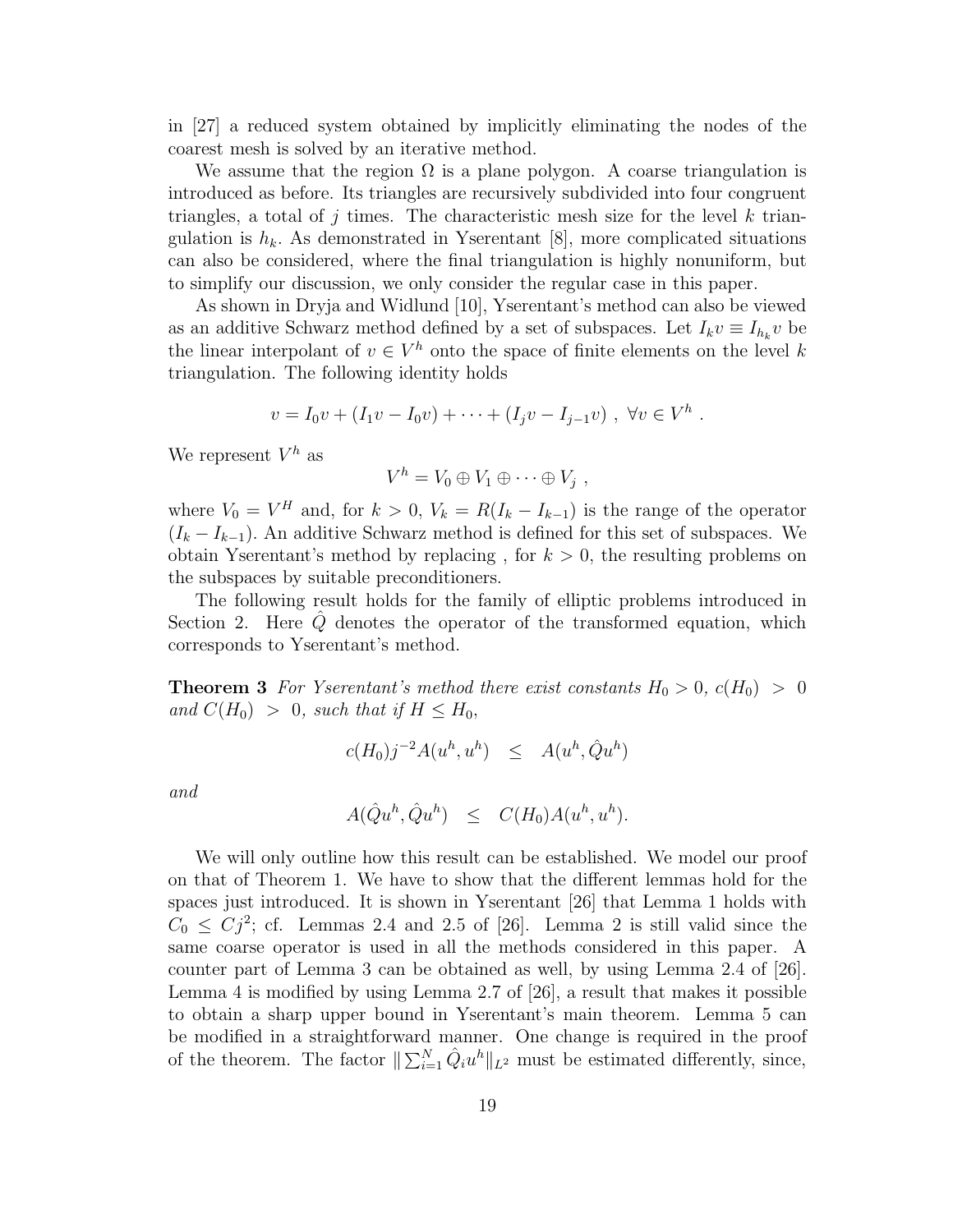typically, all these terms differ from zero everywhere. By using Yserentant's tools, it is however possible to show that

$$
\|\hat{Q}_i u^h\|_{L^2} \ \leq \ Ch_i \|\hat{Q}_i u^h\|_{A} \ .
$$

Since the  $h_i$  decay geometrically, the triangle and Cauchy-Schwarz inequalities give

$$
\|\sum_{i=1}^N \hat{Q}_i u^h\|_{L^2}^2 \leq C H^2 \sum_{i=1}^N \|\hat{Q}_i u^h\|_{A}^2,
$$

and the proof can be completed.

## **References**

- [1] R. E. Bank and H. Yserentant, Some Remarks on the Hierarchical Basis Multigrid Method, in Domain Decomposition Methods, T. Chan, R. Glowinski, J. Périaux, and O. Widlund, eds., SIAM, 1989.
- [2] J. H. Bramble, J. E. Pasciak, and J. C. Xu, The Analysis of Multigrid Algorithms for Nonsymmetric and Indefinite Elliptic Problems, Math. Comp. Vol. 51 (184), pp. 389 – 414, 1988.
- [3] X.- C. Cai, Some Domain Decomposition Algorithms for Nonselfadjoint Elliptic and Parabolic Partial Differential Equations, Ph.D. thesis, Courant Institute, Sept. 1989.
- [4] X.- C. Cai, An Additive Schwarz Algorithm for Nonselfadjoint Elliptic Equations, in Third International Symposium on Domain Decomposition Methods for Partial Differential Equations, T. Chan, R. Glowinski, J. Périaux, and O. Widlund, eds., SIAM, Philadelphia, 1990.
- [5] P. Ciarlet, The Finite Element Method for Elliptic Problems, North-Holland, Amsterdam, 1978.
- [6] M. Dryja, An Additive Schwarz Algorithm for Two- and Three- Dimensional Finite Element Elliptic Problems, in Domain Decomposition Methods, T. Chan, R. Glowinski, J. Périaux, and O. Widlund, eds., SIAM, 1989.
- [7] M. Dryja and O. B. Widlund, An Additive Variant of the Schwarz Alternating Method for the Case of Many Subregions, Tech. Rep. 339, Dept. of Comp. Sci., Courant Institute, 1987.
- [8] M. Dryja and O. B. Widlund, Some Domain Decomposition Algorithms for Elliptic Problems, in Iterative Methods for Large Linear Systems, L. Hayes and D. Kincaid, eds., Academic Press, San Diego, California 1989.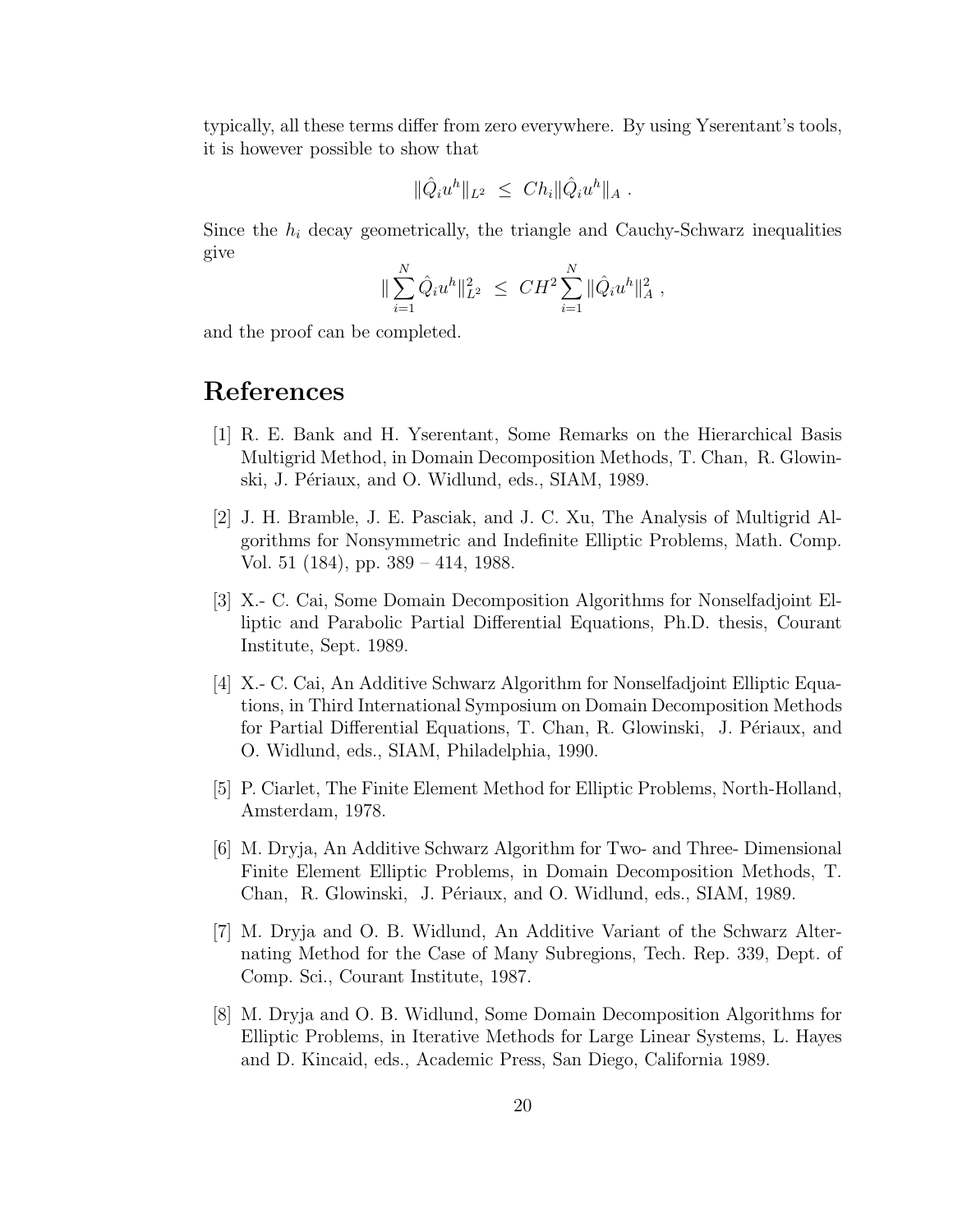- [9] M. Dryja and O. B. Widlund, Towards a Unified Theory of Domain Decomposition Algorithms for Elliptic Problems, in Third International Symposium on Domain Decomposition Methods for Partial Differential Equations, T. Chan, R. Glowinski, J. Périaux, and O. Widlund, eds., SIAM, Philadelphia, 1990.
- [10] M. Dryja and O. B. Widlund, Multilevel Additive Methods for Elliptic Finite Element Problems, to appear in the proceedings of a GAMM symposium held in Kiel, Federal Republic of Germany, January 1990.
- [11] S. C. Eisenstat, H. C. Elman and M. H. Schultz , Variational Iterative Methods for Nonsymmetric Systems of Linear Equations, SIAM J. Numer. Anal. Vol. 20 (2), pp. 345 – 357, 1983.
- [12] A. Greenbaum, C. Li and Z. Han, Parallelizing Preconditioned Conjugate Gradient Algorithms, Computer Physics Communications, Vol. 53, pp. 295 – 309, 1989.
- [13] P. Grisvard, Elliptic Problems in Nonsmooth Domains, Pitman, Boston, 1985.
- [14] Yu. A. Kuznetsov and O. D. Trufanov, Domain Decomposition Methods for the Wave Helmholtz Equation, Sov. J. Num. Math. Modelling, Vol. 2 (2), pp. 113 – 136, 1987.
- [15] P. L. Lions, On the Schwarz Alternating Method I, in First International Symposium on Domain Decomposition Methods for Partial Differential Equations, R. Glowinski, G. H. Golub, G. A. Meurant, and J. Périaux, eds., SIAM, Philadelphia, 1988.
- [16] J. Mandel, Multigrid Convergence for Nonsymmetric, Indefinite Variational Problems and One Smoothing Step, Appl. Math. Comp., Vol. 19, pp. 201 – 216, 1986.
- [17] T. A. Manteuffel, The Tchebychev Iteration for Nonsymmetric Linear Systems, Num. Math., Vol. 28, pp. 307-327, 1977.
- [18] A. M. Matsokin and S. V. Nepomnyaschikh, A Schwarz Alternating Method in a Subspace, Soviet Mathematics, Vol.  $29(10)$ , pp.  $78 - 84$ , 1985.
- [19] J. Neˇcas, Sur la Coercivit´e des Formes Sesquilin´eaires, Elliptiques, Rev. Roumaine Math. Pures Appl., Vol. 9, pp. 47 – 69, 1964.
- [20] S. V. Nepomnyaschikh, Domain Decomposition and Schwarz Methods in a Subspace for the Approximate Solution of Elliptic Boundary Value Problems, Ph.D. thesis, Computing Center of the Siberian Branch of the USSR Academy of Sciences, Novosibirsk, USSR, 1986.